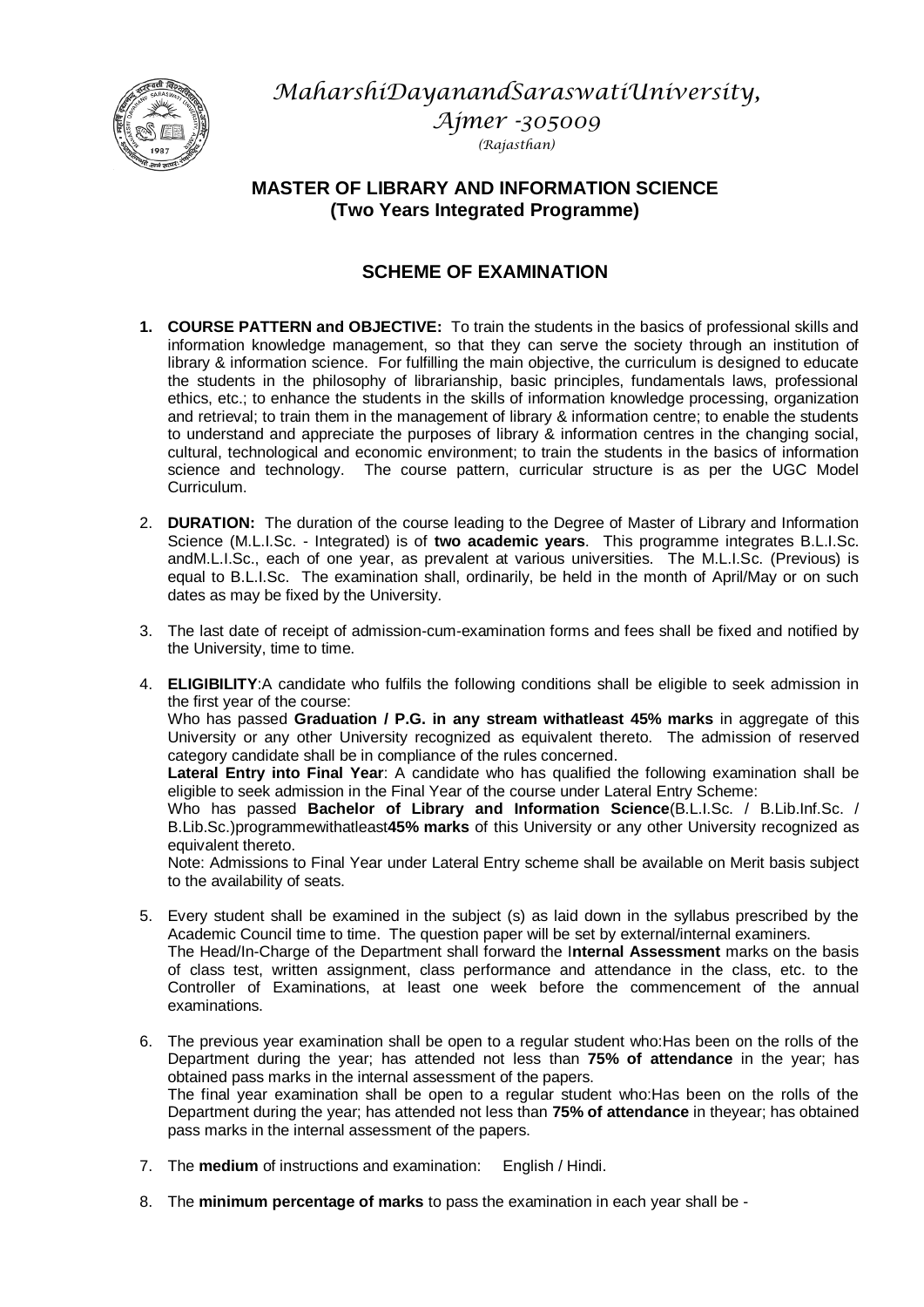- (i) 40% in each written paper and internal assessment, etc., separately;
- (ii) 50% in the total of each year examination.
- 9. The amount of examination fee to be paid by a candidate for each year shall be as decided by the University time to time.
- 10. A candidate, who fails to pass or fails to appear in previous / final year examination, will be allowed to **re-appear**in all papers of the concerned year (except Practical Papers) within a period of 2 next consecutive years, since this is a professional programme.
- 11. A candidate, whose result is declared late for no fault of his/her, may attend classes for the next year, provisionally, at his/her own risk and responsibility, subject to his/her passing the concerned examination. In case, a candidate fails to pass the concerned examination, his/her attendance/internal assessment in the next higher year in which he/she was allowed to **attend classes provisionally** shall stand cancelled.
- 12. **Exit** :A candidate who has passed the previousyear annual examination of thisM.L.I.Sc. Integrated Programme shall be **allowed to exit** and shall be awarded **Bachelor of Library & Information Science**(B.L.I.Sc.) degree. Such candidates shall be eligible for admission to M.L.I.Sc. - Final Year, under Lateral Entry Scheme subject to the availability of seats and provisions of other clauses above and below.
- 13. The **internal assessment awards** of a candidate who fails in any examination shall be carried forward to the next examination concerned, provided that the candidate who has not obtained pass marks in the internal assessment for any paper(s) shall not be allowed to take examination in the said paper (s), unless he/she repeats the course in paper(s) concerned and obtains minimum pass marks in the internal assessment.
- 14. The viva-voce examination and/or training report, wherever applicable, shall be conducted jointly by the **internal and external examiners** to be appointed by the Head / In-Charge of the Department.The marks obtained by the candidate in the internal/viva-voce shall be taken into account when he/she appears in any future examination.
- 15. The evaluation of the work for internal assessment shall be conducted as per the rules and regulations.
- 16. Twenty per cent (20%) marks, in each written and practical paper in each year shall be assigned for **internal assessment**. The following criteria shall be followed for award of internal assessment: (ii) The Department shall hold internal/house test of 10 marks in each year for each paper. The marks obtained will be awarded to the candidate. (iii) Five marks will be awarded for performance in the class, discipline and behaviour in the Department, participation in Departmental Class Seminars /Extension Lectures/Conferences/ other activities. The evaluation for this part shall be done by the teacher concerned.
- 17. Every candidate shall be required to undergo **internship/training** for a period of **one month** in any University/ Deemed University Library and Information Centre/Library of repute, as decided by the Head of the Department/In-Charge for the **Paper MLIS-05**during previous year and for the candidates who have opted **Paper MLIS-16A** or **16B** or **16C**during final year. The candidates who are offering option **16D-Dissertation**need not to join the Internship, as the Dissertation is of 100 marks.The evaluation of the Dissertation will be made out of 100 marks as per the University Rules. The candidate shall submit two computer-printed copies of the internship/training **report** to the Department after successful completion of the internship/training in the prescribed format. Successful completion of the internship/training shall be mandatory for award of degree. This Internship/Training consists 40 Marks out of the 100 Marks on the basis of contribution at the training place, training report and attendance (duly certified by the Head/In-Charge of the Library/Information Centre where the candidate attended the training).
- 18. (i). The candidate, who has successfully completed all the two years,M.L.I.Sc. Degree shall be awarded to the candidate. Those candidates who have been admitted on the basis of lateral entry, directly in the final year of this Master's Degree will be awarded '**Master of Library & Information Science (One Year)**' afterpassing the final year examination successfully.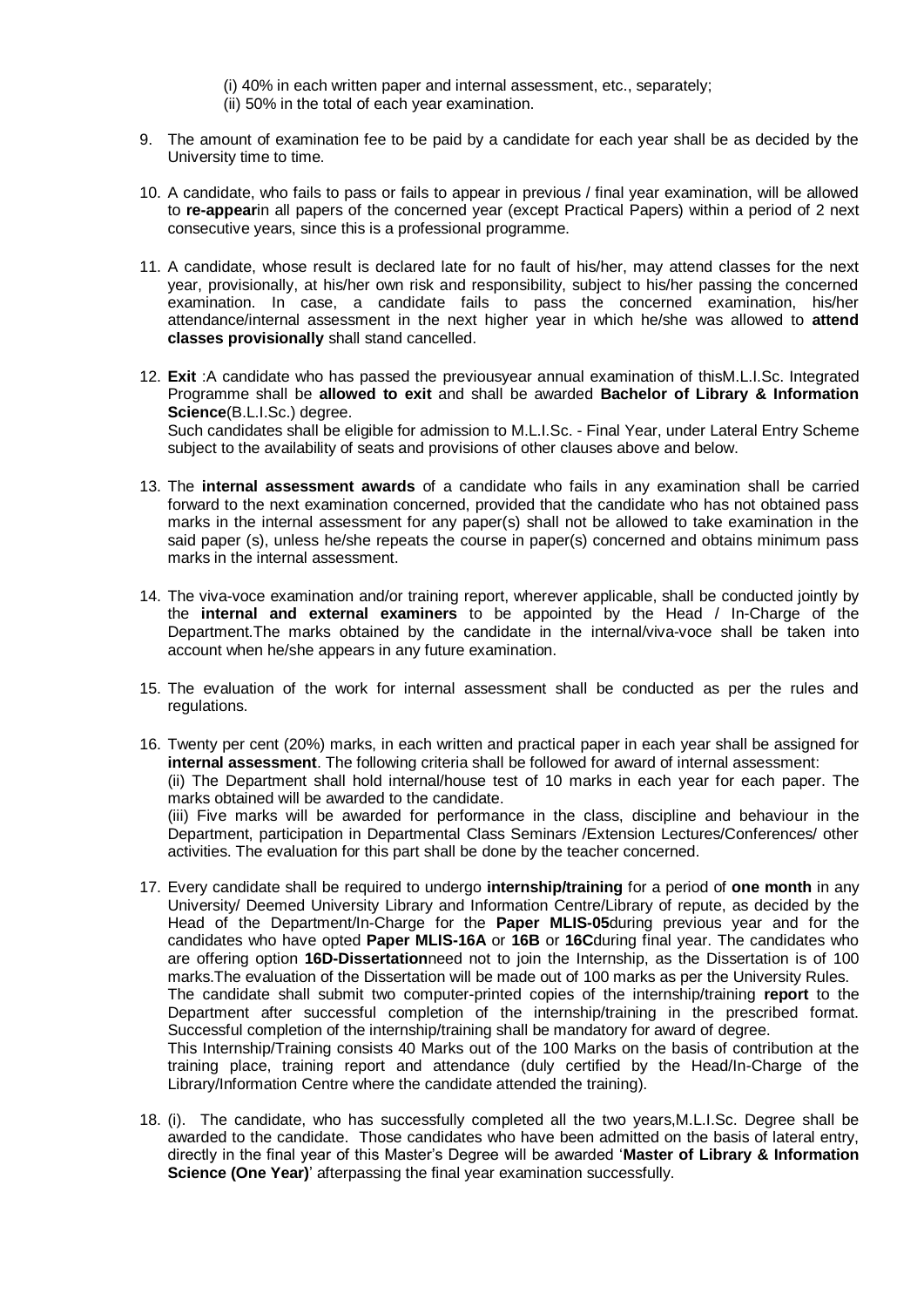(ii) A list of successful candidates shall be prepared on the basis of aggregate marks obtained in all the two years examinations. It shall be prepared on the basis of **Final Year Examination** only for those candidates who have been admitted as lateral entry. It shall be classified in division as under:

- (a) Those who obtain  $75%$  or more stDivision with Distinction
- $(b)$  Those who obtain 60% or more but less than 75% <sup>st</sup>Division
- $(c)$  Those who obtain 50% or more but less than 60% <sup>nd</sup>Division

19. The grace marks, if any, shall be awarded as per University rules concerned thereof.

20. Non-collegiate candidates are not eligible for this course, as the practicals are involved.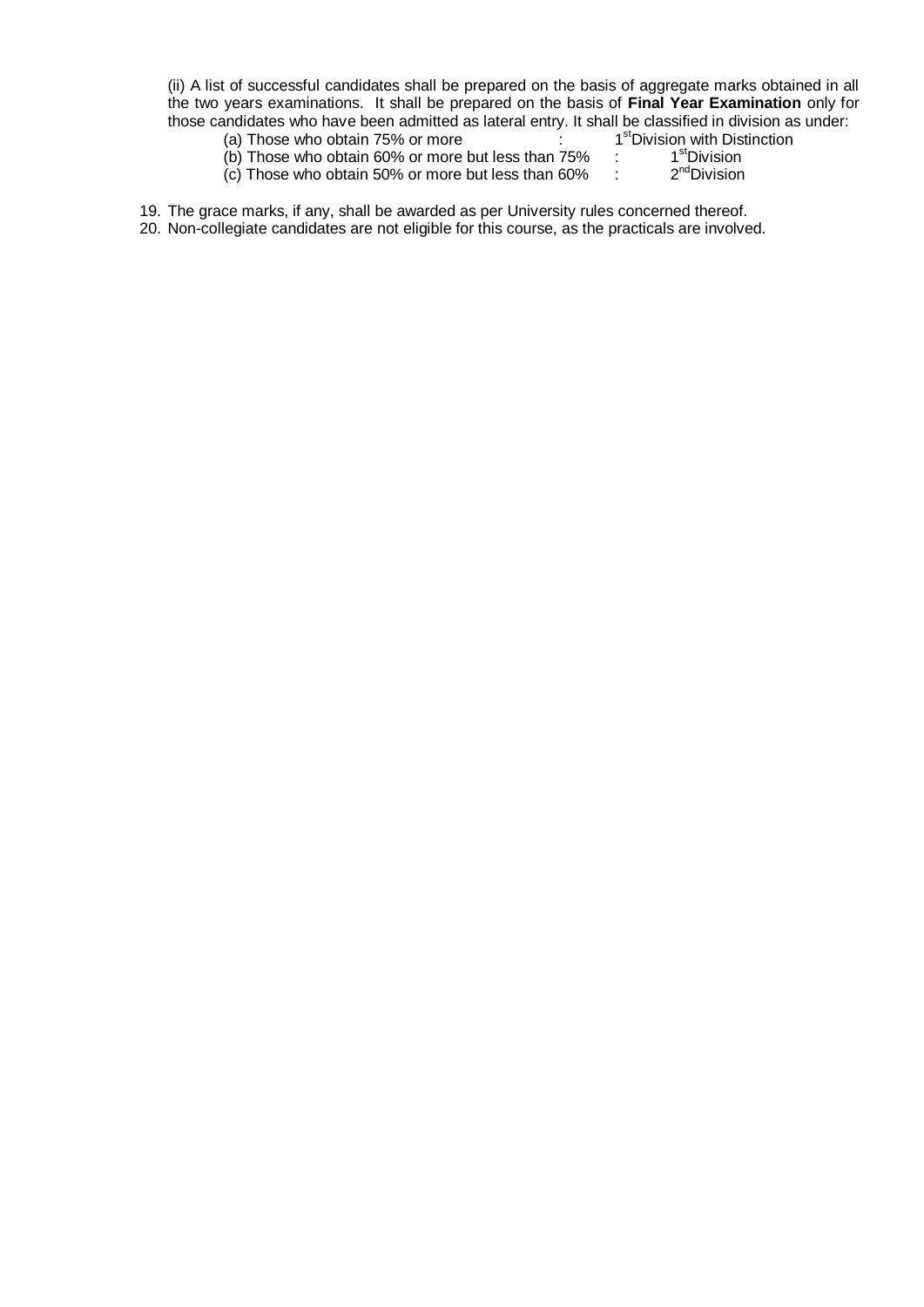# **EXAMINATION SCHEME OF M.L.I.Sc. (Two Years Integrated Programme - Annual Scheme)**

All the papers with their parts are compulsory for all the candidates.

| Sr. No.        | <b>Titles of the Paper</b>                                                    | <b>Internal</b><br>Assessment | Internship<br>/ Training | Examinati<br>on's | <b>Total</b><br>Max. | <b>Duration of</b><br>Exam. |
|----------------|-------------------------------------------------------------------------------|-------------------------------|--------------------------|-------------------|----------------------|-----------------------------|
|                |                                                                               | <b>Marks</b>                  |                          | Marks             | Marks                |                             |
|                | <b>Previous Year</b>                                                          |                               |                          |                   |                      |                             |
| MLIS-01        | Foundations of Library and Information<br>Science                             | 20                            |                          | 80                | 100                  | 3 Hours                     |
|                |                                                                               |                               |                          |                   |                      |                             |
| MLIS-02        | Knowledge Organization, Processing<br>and Retrieval                           | 20                            |                          | 80                | 100                  | 3 Hours                     |
| MLIS-03        | <b>Classification (Practical)</b>                                             | 20                            |                          | 80                | 100                  | 3 Hours                     |
| MLIS-04        | <b>Information &amp; Communication</b><br><b>Technologies Basics (Theory)</b> | 20                            |                          | 80                | 100                  | 3 Hours                     |
| MLIS-05        | Management and Organization of<br>Libraries & Information Centres             | 20                            | 40                       | 40                | 100                  | 3 Hours                     |
| MLIS-06        | Knowledge Resources and Services                                              | 20                            |                          | 80                | 100                  | 3 Hours                     |
| MLIS-07        | Cataloguing(Practical)                                                        | 20                            |                          | 80                | 100                  | 3 Hours                     |
| MLIS-08        | Information & Communication<br>Technologies: Basics (Practical)               | 20                            |                          | 80                | 100                  | 3 Hours                     |
|                |                                                                               | <b>Final Year</b>             |                          |                   |                      |                             |
| MLIS-09        | <b>Information and Communication</b>                                          | 20                            |                          | 80                | 100                  | 3 Hours                     |
| MLIS-10        | Information Analysis, Consolidation,                                          | 20                            |                          | 80                | 100                  | 3 Hours                     |
|                | Repackaging and Retrieval                                                     |                               |                          |                   |                      |                             |
| <b>MLIS-11</b> | <b>Information Retrieval</b>                                                  | 20                            |                          | 80                | 100                  | 3 Hours                     |
| MLIS-12        | <b>E-Resources Management</b>                                                 | 20                            |                          | 80                | 100                  | 3 Hours                     |
| MLIS-13        | Information & Communication<br>Technologies: Advanced (Practical)             | 20                            |                          | 80                | 100                  | 3 Hours                     |
| MLIS-14        | <b>Research Methods and Statistical</b><br>Techniques                         | 20                            |                          | 80                | 100                  | 3 Hours                     |
| MLIS-15        | Any one of the following:                                                     |                               |                          |                   |                      |                             |
| MLIS-15A       | Management of Academic<br>Library&Information System                          | 20                            | 40                       | 40                | 100                  | 3 Hours                     |
| MLIS-15B       | Management of Special Library &<br><b>Information System</b>                  | 20                            | 40                       | 40                | 100                  | 3 Hours                     |
| MLIS-15C       | Management of Public Library &<br><b>Information System</b>                   | 20                            | 40                       | 40                | 100                  | 3 Hours                     |
| MLIS-16        | Dissertation                                                                  |                               |                          |                   | 100                  |                             |

# **SYLLABUS**

# Previous Year (2018-19)

## **MLIS-01 Foundations of Library and Information Science**

Maximum marks: 80 Pass marks: 32 Time: 3 Hr

Note: The paper is divided into 4 units. The question number 1 of the paper shall be compulsory; consisting of 8 very short answer type questions for 2 marks each; spread over all the units;to be answered in a word / one sentence / maximum 30 words. The question numbers 2 to 5 shall be unit wise; long answer type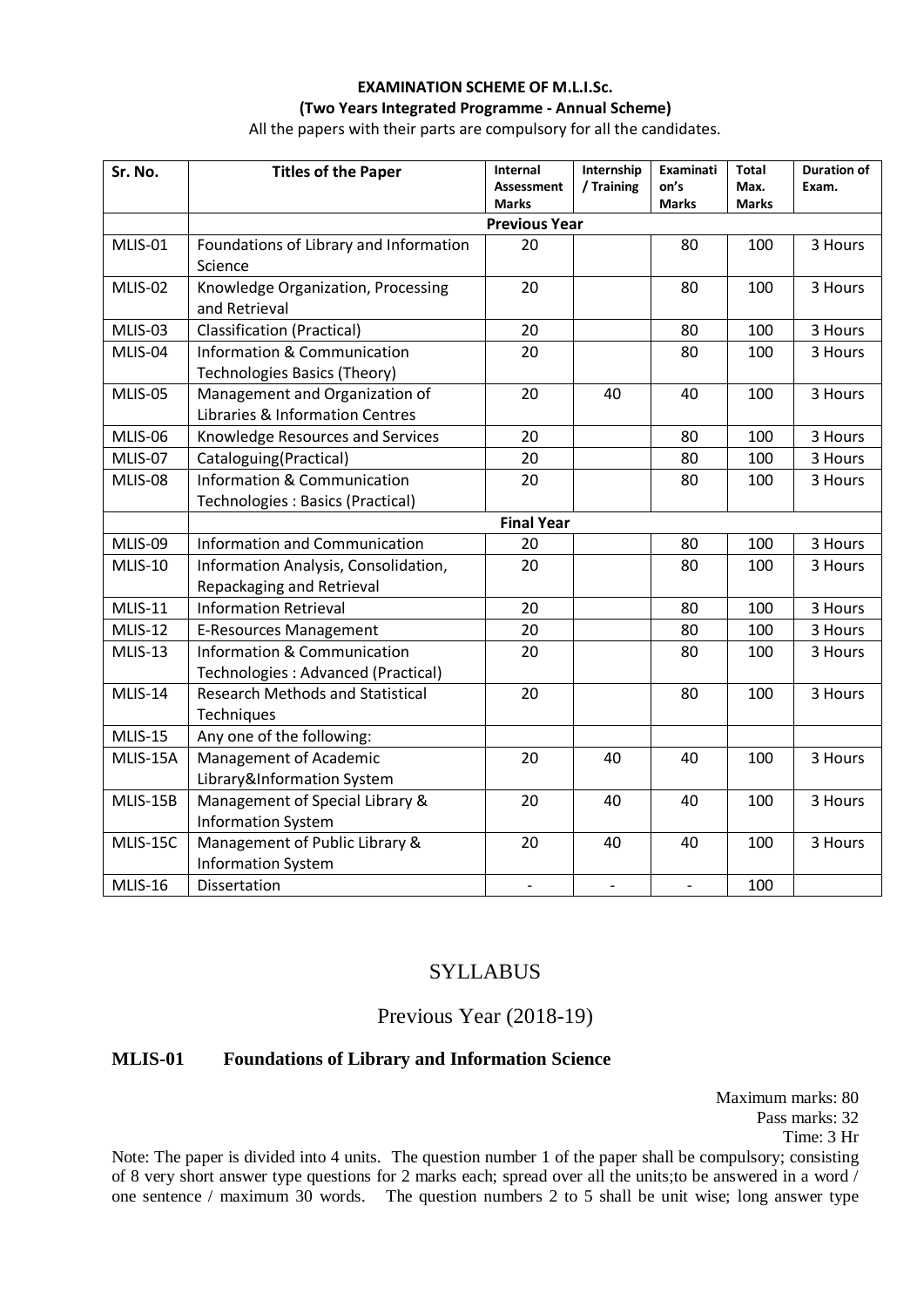questions for 16 marks each; to be answered within 800 words;required to attempt only 01 question from each unit, out of 02 questions.

#### **Unit 1 :Libraries as Social Institutions**

Social and Historical Foundation of Library Different Types of Libraries – Characteristics, Objectives, Structure and Functions Development of Libraries with Special Reference to India Library and Information Science Education in India Role of Library in Formal and Informal Education

#### **Unit 2 :Laws of Library and Information Science**

Laws of Library Science, Implications of Five Laws of Library Science in Digital Environment

#### **Unit 3 :Library Legislation and Library Profession**

Library Legislation – Need and Essential Features, Library Legislations in India Copyright Act, Delivery of Books Act, Intellectual Property Rights Librarianship as a Profession, Professional Ethics

#### **Unit 4 :Professional Associations and Promoters of Library and Information Science**

National Associations – ILA, IASLIC; International Associations – ALA and IFLA National Level Promoters – Raja Ram Mohan Roy Library Foundation, UGC International Level Promoters – UNESCO

Recommended Documents:

- 1. Ranganathan, S.R. Five Laws of Library Science.New Delhi : UBSPD, 1957.
- 2. White, Carl M, Ed. Bases of modern librarianship.New York : Pergaman, 1964
- 3. India, Advisory Committee for Libraries. Report. New Delhi : Manager of Publications, 1959.
- 4. Khanna, JK. Library & Society.Kurukshetra : Research Pub, 1987.
- 5. Krishan Kumar. Library Organization. New Delhi :Vikas, 1986.
- 6. Kumar, PSG. A student's manual of library & information science. New Delhi : B R, 2002.
- 7. Rout, RK. Library legislation in India. New Delhi : Reliance, 1991.
- 8. Sahai, Srinath. Library and community.New Delhi : Today & Tomorrow.
- 9. Sharma, Pandey SK. Library & society.New Delhi :EssEss, 1987.
- 10. पालीवाल, संगीता. ग्रन्थालय, सूचना विज्ञान एवं सूचना समाज. आगरा : वाई के, २०१५
- 11. शर्मा, बी के एवं ठाकुर, यू एम. पुस्तकालय एवं सूचना विज्ञान के मूलाधार एवं सूचना प्रबन्धन आगरा : वाई के, २०१५
- 12. चम्पावत, जी एस. पुस्तकालय, सूचना एवं समाज. जयपुर: राज, २०१४

#### **MLIS-02 Knowledge Organization, Processing and Retrieval**

Maximum marks: 80 Pass marks: 32 Time: 3Hrs.

Note: The paper is divided into 4 units. The question number 1 of the paper shall be compulsory; consisting of 8 very short answer type questions for 2 marks each; spread over all the units;to be answered in a word / one sentence / maximum 30 words. The question numbers 2 to 5 shall be unit wise; long answer type questions for 16 marks each; to be answered within 800 words; required to attempt only 01 question from each unit, out of 02 questions.

#### **Unit 1 :Structure of Knowledge**

Universe of Subjects - Definitions and Purpose, Modes of Formation of Subjects Mapping of Subjects According to CC (Main Classes) and DDC  $(2<sup>nd</sup>Level Classes)$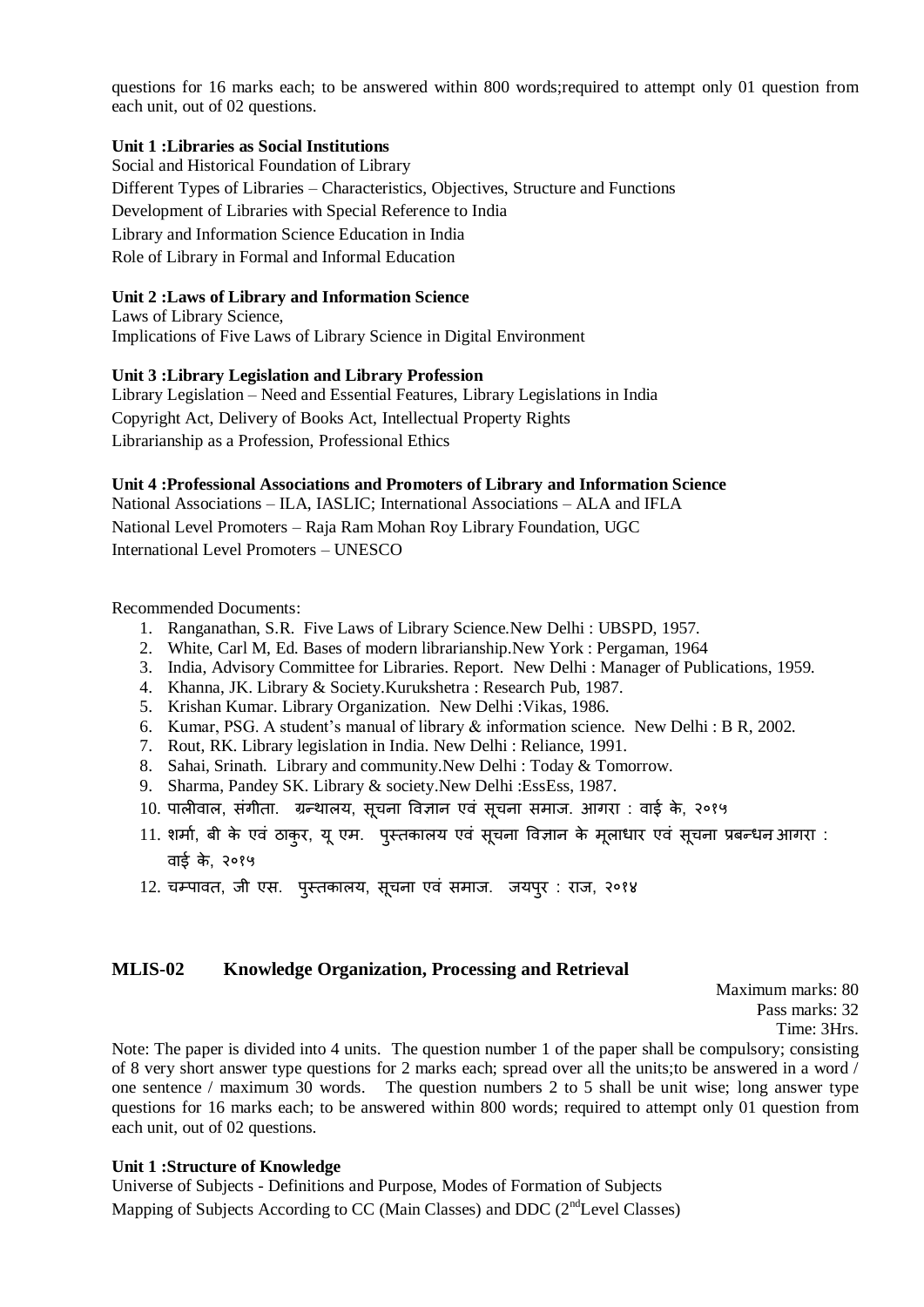#### **Unit 2 :Library Classification**

Definition, Need and Purpose; Types of Library Classification Schemes

Standard Schemes of Classification and their Features (CC, DDC, UDC)

Postulational Approach - Postulates, Facet Analysis, Fundamental Categories, Phase Relations, Principles of Helpful Sequence and Facet Sequence; Notation, Call Number

## **Unit 3 :Bibliographic Description**

Catalogue - Definition, Need and Purpose

Types of Library Catalogue, Physical Forms (Conventional and Non-Conventional including OPAC) Subject Cataloguing - Definition, Need, Purpose and Principles

Sears List of Subject Headings, Chain Procedure; Centralized Cataloguing

## **Unit 4 :Cataloguing Standards**

Kinds of Catalogue Entries according to CCC and AACR-2 Current trends in Standardization, Description and Exchange of Information: MARC-21, ISBD, ISO 2709, CCF, Dublin Core.

Recommended Documents:

- 1. American Library Association. ALA Rules for filing catalog cards. Chaicago : ALA, 1968.
- 2. Dewey, Melvil. Dewey Decimal Classification. 3 vol. 19<sup>th</sup>ed. New York : Forest Press, 1979.
- 3. Foskett, A C. The subject approach to information.  $3<sup>rd</sup>$ ed. London : Clive Bingley, 1979.
- 4. Girija Kumar and Krishan Kumar. Theory of cataloguing. 5<sup>th</sup>ed. New Delhi: Vikas, 1988.
- 5. Indian Standards Institution, Indian standards practice for layout of library catalogue code, Rev ed. 1967.
- 6. Krishan Kumar. Cataloguing, New Delhi :HarAnand, 1993.
- 7. Krishan Kumar. Theory of classification. New Delhi :Vikas, 1980.
- 8. Raju, AAN. Decimal, Universal Decimal and Colon Classification : a study in comparison. New Delhi : Ajanta, 1984.
- 9. Ranganathan, SR. Prolegomena to library classification.  $3<sup>rd</sup>$  ed. Mumbai : UBSPD, 1967.
- 10. Ranganathan, S.R. Classified Catalogue Code with Additional Rules for Dictionary Catalogue Code. 5th ed (with amendments). Bangalore: SaradaRanganathan Endowment for Library Science, 1989.
- 11. Ranganathan, S.R. Colon Classfification.  $6<sup>th</sup>$  rev ed. Mumbai : Asia, 1963
- 12. Sayers, WCB. Manual of classification for librarians. Rev by Arthur Maltby.  $9<sup>th</sup>$  ed. London : Grafton, 1958.
- 13. Shrivastava, AP. Theory of knowledge classification, New Delhi :Laxmi, 1972.
- 14. अग्रवाल, एस एस. ग्रन्थालय सूचीकरण. भोपाल : मध्य प्रदेश हिंदी ग्रन्थ अकादमी, १९८०.
- 15. भार्गव, जी डी. ग्रन्थालय वर्गीकरण. भोपाल : मध्य प्रदेश हिंदी ग्रन्थ अकादमी, १९९३.
- 16. पाण्डेय, एस के शर्मा. सरलीकृत पुस्तकालय वर्गीकरण सिद्धान्त. नई दिल्ली : प्रभात, २०११.
- 17. सूद, एस पी. ग्रन्थालय सूचीकरण के सिद्धान्त. जयपुर : राज, २०१६.
- 18. त्रिपाठी, एस एम एवं शौक़ीन, एन एस. ग्रन्थालय वर्गीकरण के मूल तत्व. आगरा : वाई के, १९९९.

## **MLIS–03 Classification (Practical)**

Maximum marks: 80

Pass marks: 32

Time: 3Hrs.

Note: The question paper shall be divided into 2Sections A and B, each of 40 marks. The titles given in Section A shall require to be attempted by Colon Classification – 6R and the titles given in Section B shall require to be attempted by the Dewey Decimal Classification  $-19<sup>th</sup>$  ed. Both of these schemes shall be provided in the examination hall.The Question 1 of Section A and B, shall contain 7titles; to be attempted any 5 titles; each of 2 marks. The Question 2 of Section A and B, shall contain 7titles; to be attempted any 5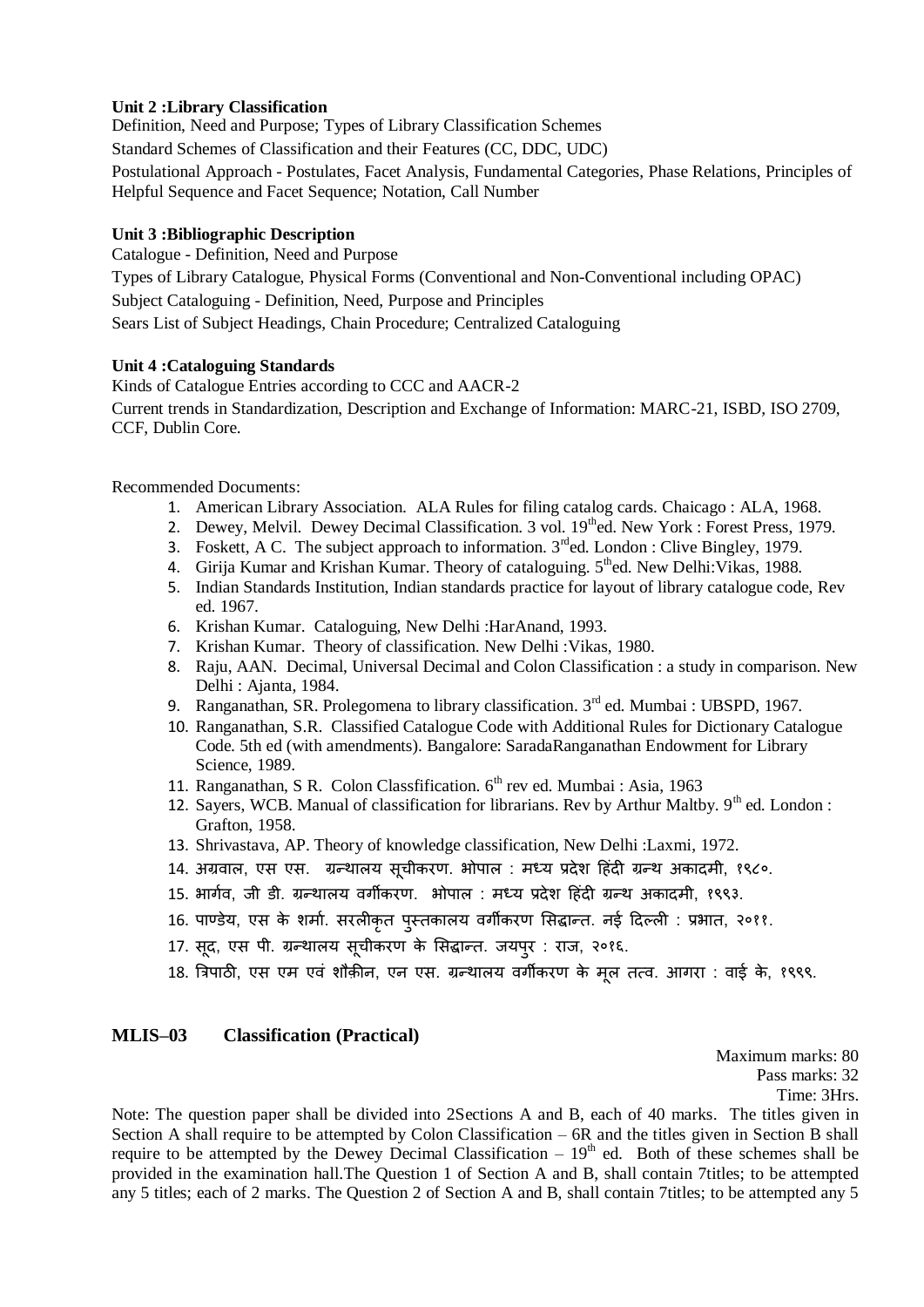titles; each of 2.5 marks.The Question 3 of Section A and B, shall contain 7titles; to be attempted any 5 titles; each of 3.5 marks.

Section A : Classification of Documents by CC 6R Classification of Documents representing Simple, Compound, Complex Subject and Common Isolates etc.

Section B : Classification of Documents by DDC 19. Classification of Documents Representing Simple, Compound, Complex Subject and Common Isolates etc.

Recommended Documents:

- 1. Dewey, Melvil. Dewey Decimal Classification. 19<sup>th</sup>ed. 3 vol. New York: Forest Press, 1979.
- 2. Ranganathan, SR. Colon Classification,  $6<sup>th</sup>$  rev ed. Bangalore :SaradaRanganathan Endowment for Library Science, 1963.
- 3. Manual of the use of the DDC  $20<sup>th</sup>$ ed. New York : Forest Press.
- 4. Satija, MP. Manual of practical Colon Classification. 3<sup>rd</sup> rev ed. New Delhi : Sterling 1995.
- 5. भार्गव, जी डी. ग्रन्थालय वर्गीकरण. भोपाल : मध्य प्रदेश हिंदी ग्रन्थ अकादमी, १९९३.
- 6. कोठारी, डी वी एवं सिंह, वी पी. क्रियात्मक वर्गीकरण : दविबिन्दु व दशमलव प्रणाली. जोधपुर : निधि, १९९१.
- 7. पाण्डेय, एस के शर्मा. व्यवहारिक डेवी डेसीमल वर्गीकरण. नई दिल्ली : विदया विहार, १९९९.
- 8. सतीजा, एम पी. प्रायोगिक दविबिन्दुवर्गीकरण, रमाकान्त शर्मा दवारा अनुवादित. नई दिल्ली : एस एस, १९९२.

#### **MLIS-04 Information & Communication Technologies Basics (Theory)**

Maximum marks: 80 Pass marks: 32 Time: 3Hrs.

Note: The paper is divided into 4 units. The question number 1 of the paper shall be compulsory; consisting of 8 very short answer type questions for 2 marks each; spread over all the units;to be answered in a word / one sentence / maximum 30 words. The question numbers 2 to 5 shall be unit wise; long answer type questions for 16 marks each; to be answered within 800 words; required to attempt only 01 question from each unit, out of 02 questions.

#### **Unit 1 :Computer Hardware and Software**

Information Technology - Definition, Need, Scope, Objectives and Components Historical Development, Generation and Classification of Computers; Components, Peripherals, Input, Output and Storage Devices Softwares - System and Application Softwares Operating Systems - Single and Multi-user, Basic features of MS-DOS, MS Windows

#### **Unit 2 :Computer Application to Library and Information Services**

Library Automation: Definition, Need and Purpose; Application of Computers to Library Operations Basic Features/Modules of Library and Information Management Software: WINISIS/ SOUL2.0 General Application Software: MS Word, MS Excel, MS PowerPoint

#### **Unit 3 :Communication Technologies and their Applications**

Telecommunications - Need, Purpose and Objectives

Modes (Simplex, Half Duplex, Full Duplex) and Media (guided, unguided) Communication Tools and Techniques: E-mail, Teleconferencing/Video Conferencing, Web Portals, Social

#### **Unit 4 :Networking and Internet Basics**

Networking Tools.

Network - Concept, Components, Topologies and Types (LAN, WAN, MAN, VPN)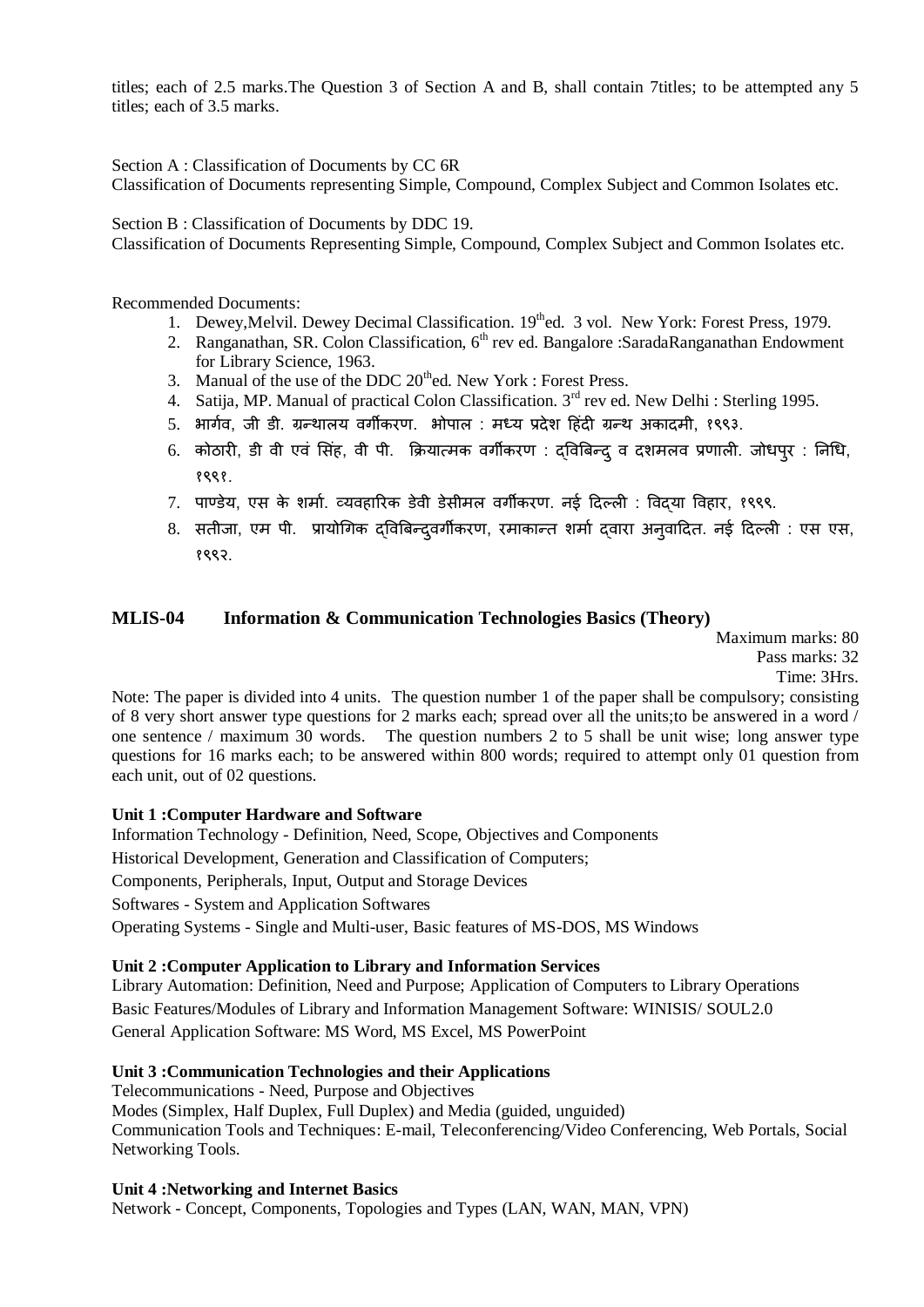Library Networks - Need, Purpose and Objectives National Library Networks (DELNET, INFLIBNET, NKN) Internet - Concept, Definition, Origin, Need and Purpose; Internet Services

Recommended Documents:

- 1. Chao, Chien C. Introduction to the microcomputer and its applications, New Delhi :Galgotia, 1995.
- 2. Rowley, Jeniffer E. Computers for libraries. London : Clive Bingley, 1980
- 3. Tedd, LA. Introduction to computer based library system. 2<sup>nd</sup> ed. London :Hyden, 1984.
- 4. Karen, C and Perimutter, L, ed. The application of mini and micro computers in information, documentation and libraries.Amsterdam : Elsevier, 1995.
- 5. Radhakrishnan, P. Computers and information technology.Hyderabad : High Tech.
- 6. Satyanarayana, NR. A manual of computerization in libraries.New Delhi :Wishwa, 1995.
- 7. Satyanarayana Reddy, P. Automated management of library collection. New Delhi : EssEss, 2001
- 8. Sharma, Pandey SK. Fundamentals of library automation.New Delhi : EssEss, 1995
- 9. Sinha, PK. Computer fundamentals: concept, systems and applications, 2<sup>nd</sup>ed. New Delhi : BPB, 1992.
- 10. UNESCO.Mini-Micro CDS/ISIS :reference manual.Paris : UNESCO, 1989.
- 11. Http://www. inflibnet.ac.in>SOUL
- 12. <http://www.unesco.org/webworld/portal/processing/forms/cds-isis/download.php>
- 13. शर्मा, बी के एवं ठाकुर, यू एम. पुस्तकालय सूचना विज्ञान एवं सुचना प्रौद्योगिकी : विवेचनात्मक अध्ययन. दो खण्ड. आगरा: वाई के, २०१३
- 14. शर्मा, बी के एवं ठाकुर, यू एम. पुस्तकालय एवं सूचना विज्ञान के मूलाधार एवं सूचना प्रबन्धन आगरा: वाई के, २०१५

## **MLIS–05 Management and Organization of Libraries and Information Centres**

Maximum marks: 40 Pass marks: 16 Time: 3Hr

Note: The paper is divided into 4 units. The question number 1 of the paper shall be compulsory; consisting of 8 very short answer type questions for 1 mark each; spread over all the units;to be answered in a word / one sentence / maximum 30 words. The question numbers 2 to 5 shall be unit wise; long answer type questions for 8 marks each; to be answered within 800 words; required to attempt only 01 question from each unit, out of 02 questions.

#### **Unit 1 :Management**

Concept, Definition and Scope; Functions and Principles of Management Total Quality Management - Definition, Concept, Elements

#### **Unit 2 :Planning and Human Resources**

Planning - Definition, Need and Purpose Organizational Structure and Library Committees Library Building and Infrastructural Planning Standards Relating to Manpower Requirements (Ranganathan's Formula, etc.) Job Description, Job Analysis with reference to Libraries& information centres

#### **Unit 3 :Library Finance**

Sources of Finance; Budget - Concept, Definition, Purpose;Budget Preparation; Outsourcing - Concept, Definition, Need and Purpose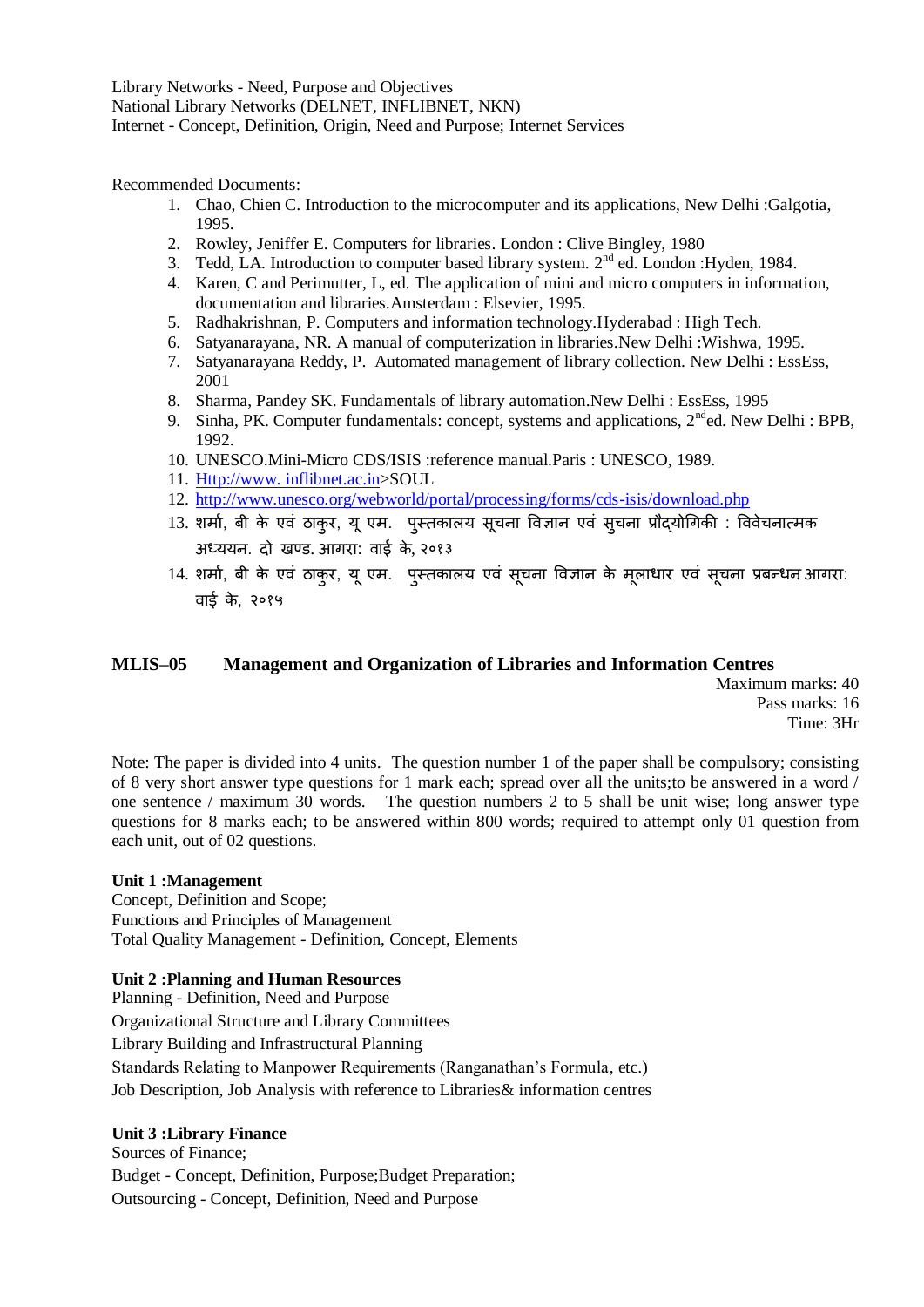## **Unit 4 :Library House Keeping Operations**

Different Sections of Library and Information Centres

Functions of Different Sections :Acquisition Section / Resources Development Section including Collection Development Policies of Print and e-Resources, Technical Processing Section, Periodicals Section, Maintenance Section including Conservation and Preservation, Circulation Section.

Library Rules, Stock Verification and Weeding out Policies and Procedures

Types of Reports, Annual Reports, Library Statistics.

Recommended Documents:

- 1. Ranganathan, SR. Library administration. 2<sup>nd</sup> ed. Mumbai :SaradaRanganathan Endowment for Library Science, 1989.
- 2. Krishan Kumar. Library administration and management. 2<sup>nd</sup>ed. New Delhi : Vikas, 1987.
- 3. Mittal, RL. Library administration: theory and practice. 5<sup>th</sup>ed. New Delhi: Metropolitan, 1984.
- 4. Sharma, J S. Library organization. New Delhi:Vikas, 1978.
- 5. Kaula, PN. Library building : planning and design.New Delhi : Vikas, 1971
- 6. Indian Standards Institution. Code for library building, etc. Bangalore: ISI, 1960.
- 7. अग्रवाऱ, एस एस. ग्रन्थाऱय प्रबन्धन के मूऱ तत्व. जयऩरु : राज, २०१६
- 8. शर्मा, एस के. पुस्तकालय प्रशासन एवं प्रबन्ध, नई दिल्ली : वाणी, १९९९.

## **MLIS–06 Knowledge Resources and Services**

Maximum marks: 80 Pass marks: 32 Time: 3Hr

Note: The paper is divided into 4 units. The question number 1 of the paper shall be compulsory; consisting of 8 very short answer type questions for 2 marks each; spread over all the units;to be answered in a word / one sentence / maximum 30 words. The question numbers 2 to 5 shall be unit wise; long answer type questions for 16 marks each; to be answered within 800 words; required to attempt only 01 question from each unit, out of 02 questions.

#### **Unit 1 :Information Sources**

Knowledge and Information Sources and Types :Documentary, Non-documentary Print Information Sources and their Categories - Primary, Secondary, Tertiary Non-print Information Sources and their Categories - Primary, Secondary, Tertiary Nature, Characteristics, Utility and Evaluation of Different Types of Print/Non-print Knowledge/Information **Sources** 

#### **Unit 2 :Knowledge and Information Services**

Concept, Definition, Need and Trends Types of Information Services (Reference Service - Long Range and Short Range, Bibliographic, Referral, Document Delivery, Electronic Document Delivery, Abstracting and Indexing, Translation, Literature Search, Current Knowledge and Information Alerting Services: CAS, SDI)

#### **Unit 3 :Information Users**

Types of Users, Users' Needs /Information Seeking Behaviour, Methods of Assessing Information Needs; User Education Information Literacy

## **Unit 4 :Internet as a Source of Information**

Information Resources: Concept and Search

Open Access Information Resources – Virtual Library, Subject Gateway, e-journals, e-books, etc. Subscribed Information Resources – Bibliographic (Medline); Citational (Web of Science, Scopus); Full-Text (Science Direct, Emerald).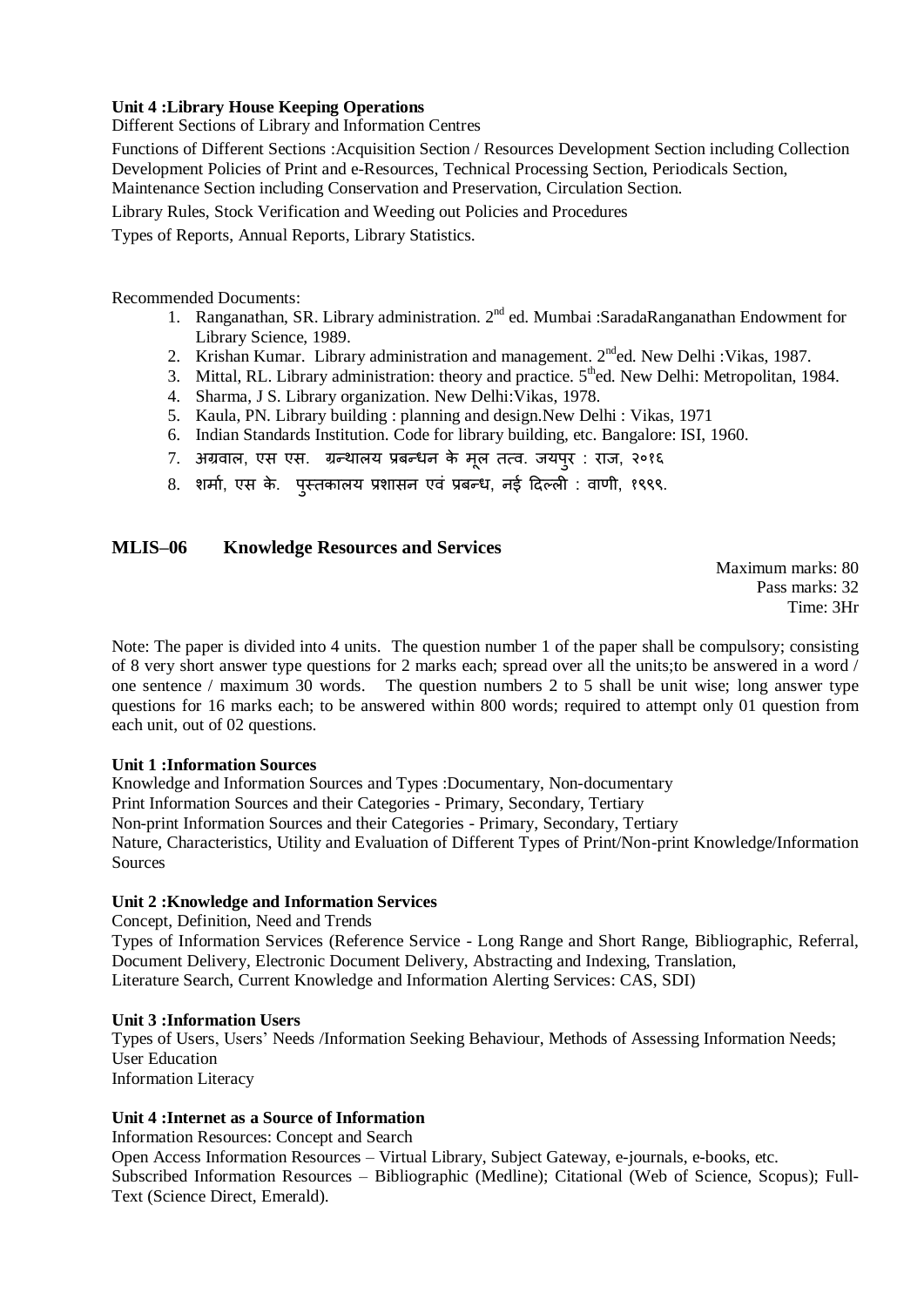Recommended Documents:

- 1. IFLA. Manual on bibliographic control. Paris : UNESCO, 1983
- 2. Katz, William A. Introduction to reference work. 2v. 6<sup>th</sup>ed. New York : McGraw Hill, 1992.
- 3. Guha, B.Documentation and information. 2<sup>nd</sup>ed. Kolkata : World Press, 1983.
- 4. Kaushik, Purnima. Sandarbhsewa. Jaipur.
- 5. Kawatra, P.S. Fundamentals of documentation with special reference to India. New Delhi: Sterling, 1982.
- 6. Krishan Kumar. Reference service. New Delhi :Vikas, 1989.
- 7. Ranganathan, SR. Reference service and bibliography. 2<sup>nd</sup> ed. Mumbai : UBSPD, 1960.
- 8. कौशिक, पूर्णिमा. सन्दर्भ सेवा एवं सन्दर्भ स्त्रोत. जयपुर : राज, २०१६
- 9. त्रिपाठी, एस एम. प्रलेखन एवं सूचना सेवाएं. आगरा : वाई के, १९९९.
- 10. त्रिपाठी, एस एम. सूचना प्रणालियाँ एवं नेटवर्क. आगरा : वाई के,१९९७.
- 11. त्रिपाठी, एस एम. आधुनिक वान्ग्मयात्मक नियन्त्रण : वांगमय सूची एवं प्रलेखनआगरा : वाई के, १९९२.
- 12. त्रिपाठी, एस एम.सन्दर्भ एवं सूचना सेवा के नवीन आयाम Agra :वाई के,१९९३.
- 13. शर्मा, बी के एवं सिंह, डी वी. सूचना स्त्रोत, उपयोक्ता, प्रणाली, सेवाएं एवं प्रौदयोगिकी. आगरा: वाई के, २०१५.

## **MLIS-07 Cataloguing (Practical)**

Maximum marks: 80 Pass marks: 32 Time: 3Hrs.

Note: The question paper shall be divided into 3 sections A, B and C. The Section A shall contain 3titles; to be attempted any 2 titles for preparing catalogue entries according to the A.A.C.R.-2. The Section B shall contain 3titles; to be attempted any 2titles for preparing catalogue entries according to the C.C.C. The Section C shall contain only 01 title; to be attempted either by A.A.C.R.-2 or C.C.C. Each title is of 16 marks. Entries must be prepared consecutively using 'library hand'. Colon Classification and Sears' List of Subject Headings shall be available in the Examination Hall.

#### **Cataloguing of Documents by AACR-II R**

- Documents having Personal Author, Shared Author (s), Collaborator (s)
- Documents published under Pseudonym (s)
- Cataloguing of Corporate Authorship : Government, Institution, Conference
- Multivolume Documents
- Atlas, Maps, Globe

For subject headings,follow the Sears' List of Subject Headings.

#### **Cataloguing of Documents by Classified Catalogue Code (5th edition with amendments)**

- Documents having Personal Author, Shared Author (s), Collaborator (s)
- Documents published under Pseudonym (s)
- Cataloguing of Corporate Authorship : Government, Institution, Conference
- Multivolume Documents
- Atlas, Maps, Globe

For class index entries, follow the 'Chain Procedure'.

- 1. Anglo-American Cataloguing Rules. 2<sup>nd</sup> rev. Ed. London : Library Association, 1978.
- 2. Sears List of Subject Headings.  $17<sup>th</sup>$ ed. New York : Wilson, 2000.
- 3. Krishan Kumar. An introduction to cataloguing practice. New Delhi :Vikas, 1993.
- 4. Krishan Kumar. An introduction to AACR-2.New Delhi : Vikas, 1990
- 5. Ranganathan, SR. Classified catalogue code with additional rules for dictionary catalogue code.  $5<sup>th</sup>$ ed. Bangalore :SaradaRanganathan Endowment for Library Science, 1989.
- 6. Ranganathan, SR. Cataloguing practice. 2nd ed. Mumbai : Asia, 1974.
- 7. Bakewell, KCB. Manual of cataloguing practice.Oxford : Pergaman, 1974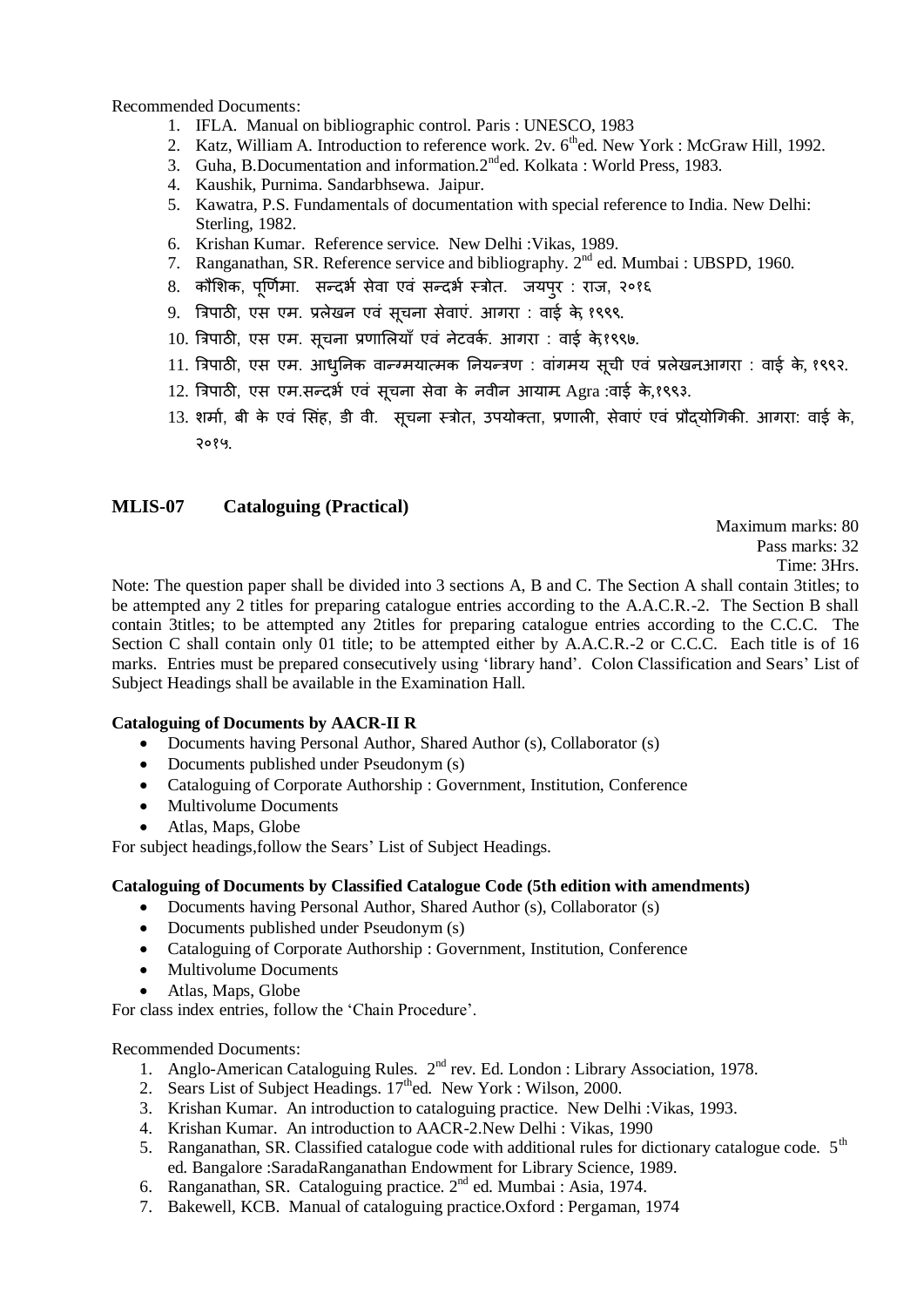- 8. Indian Standards Institution.Indian standard practice for layout of library catalogue code. Rev ed.1967.
- 9. Indian Standards Institution. Rules for making alphabetical indexes. New Delhi: ISI.
- 10. International Federation of Library Associations. International Conference on Cataloguing Principles (Paris) 1961. Report. London : IFLA, 1968.
- 11. Sengupta, B. Cataloguing: its theory and practice.Kolkata : World Press, 1964.
- 12. Shera JH and Eagen, MP, ed. Classified catalogue : basic principles and practice.Chicago : ALA, 1965.
- 13. Vishwanathan, CG. Cataloguing :theory and practice. 4<sup>th</sup>ed. New Delhi : Today and Tomorrow, 1970.
- 14. सूद, एस पी. क्रियात्मक सूचीकरण : ए ए सी आर २. जयपुर : राज, २०१६.
- 15. सूद, एस ऩी. क्रियात्मक सूचीकरण : सी सी सी. जयऩरु : राज, २०१६.

## **MLIS-08 Information & Communication Technologies: Basics (Practical)**

Maximum marks: 80 Pass marks: 32 Time: 3Hrs.

Note: The paper is divided into 4 units. The candidates are required to attempt 4 questions in all out of total 6 questions. All questions carry equal marks.Hands on experience with computer operation shall be preferred. The students shall be assessed by viva-voce, practical steps in the examination.

#### **Unit 1: System Software: WINDOWS Operating System**

Basics such as Desktop, My Computer, Control Panel, Windows Explorer, Accessories - Calculator and Paint.

## **Unit 2: Application Software: MS Word, MS PowerPoint, MS Excel**

MS Word - Standard Toolbars, Creating a Document, Editing a Document, Formatting a Document, Mail Merge, Printing etc.

MS PowerPoint - Creating Presentation Slides, Animation, Formatting/ Adding Graphics, Slide Show, Customizing and Printing.

MS Excel - File creation, Editing, Inserting, Formatting, Printing, etc.

#### **Unit 3: Library Management Software**

Basics of WINISIS/SOUL

#### **Unit 4: Online and Offline Searching**

Basic Internet Searching Advance Internet Search with Search Techniques E-mail

- 1. Amba,Sanjeevi and Raghavan, K S. CDS/ISIS: aprimer. New Delhi: EssEss, 1999.
- 2. Chaudhary, GG and Chaudhary, Sudatta. Organizing information: from the shelf to the web. London: Facet, 2007.
- 3. Chaudhary, G G and Chaudhary, Sudatta. Searching CD-ROM and online information sources. London: Library Association, 2000.
- 4. Neelameghan, A and Lalitha, S K. Tutor+ :alearning and teaching package on hypertext link commands in WINISIS. Bangalore: SaradaRanganathan Endowment for Library Science, 2001.
- 5. UNESCO. CDS/ISIS for Windows: Reference Manual Version 1.5. Paris: UNESCO, 2004.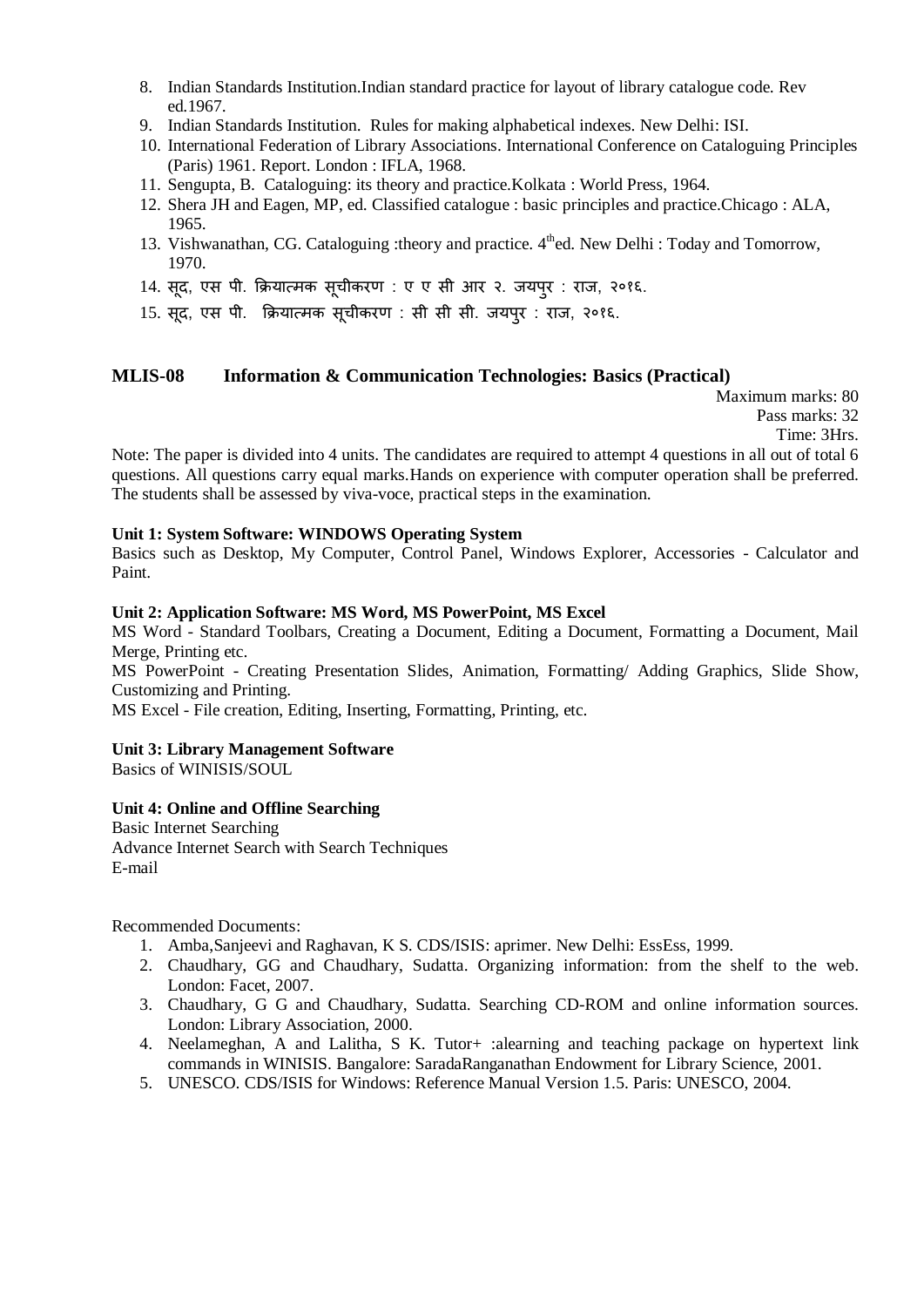# **FINAL YEAR (2019-20)**

## **MLIS-09 Information and Communication**

Maximum marks: 80 Pass marks: 32 Time: 3Hrs.

Note: The paper is divided into 4 units. The question number 1 of the paper shall be compulsory; consisting of 8 very short answer type questions for 2 marks each; spread over all the units;to be answered in a word / one sentence / maximum 30 words. The question numbers 2 to 5 shall be unit wise; long answer type questions for 16 marks each; to be answered within 800 words; required to attempt only 01 question from each unit, out of 02 questions.

#### **Unit 1: Information and Communication**

Information - Definition, Characteristics, Nature, Type, Value and Use of Information Conceptual Difference between Data, Information and Knowledge Communication of Information Communication Channels, Barriers of communication

#### **Unit 2: Information Science and Information Society**

Information Science - Definition, Scope and Objectives Information Science as a Discipline and its Relationship with other Subjects Information Society - Definition, Genesis, Characteristics and Implications Changing Role of Library and Information Centres in Society Information Industry - Generators, Providers and Intermediaries Knowledge Society

#### **Unit 3: Laws/Acts and Policies**

Concept of Freedom, Censorship, Cyber Law, Data Security and Fair Use Policies in Relation to Information Intellectual Property Rights, Right to Information Act 2005 and amendments International and National Programmes and Policies (NAPLIS) National Knowledge Commission (NKC)

#### **Unit 4: Economics of Information and Its Management**

Information as an Economic Resource, Information as a Commodity Information Economics, Marketing of Information Product and Services Information/Knowledge Management: Concept and Tools

Recommended Documents:

- 1. Bell, Daniel. The information society: social framework of the information society. The computer age: atwenty years view. Dertouzos, M L and Moses, J. Cambridge, Mass: MIT, 1974. p 16-211.
- 2. Feather, John. The information society: astudy of continuity and change. 5th ed. London: Facet, 2008.
- 3. Martin, William J. The information society. London: ASLIB, 1988.
- 4. Raja Rammohan Roy Library Foundation and Indian Library Association. Documents of National Policy on Library and Information System. Calcutta: The Foundation, 1985.
- 5. Rao, Madan Mohan. Leading with knowledge: knowledge management practices in global infotechcompanies. New Delhi: McGraw-Hill, 2003.
- 6. सिंह, शिवेन्द्र. सूचना संचार. नई दिल्ली : डिस्कवरी, २०११
- 7. चौधरी, बसन्त कुमार एवं सन्तोष कुमार. सूचना संचार के विविध आयाम. एम पी डी, २०१३

## **MLIS-10 Information Analysis, Consolidation, Repackaging and Retrieval**

Maximum marks: 80 Pass marks: 32 Time: 3Hrs.

Note: The paper is divided into 4 units. The question number 1 of the paper shall be compulsory; consisting of 8 very short answer type questions for 2 marks each; spread over all the units;to be answered in a word /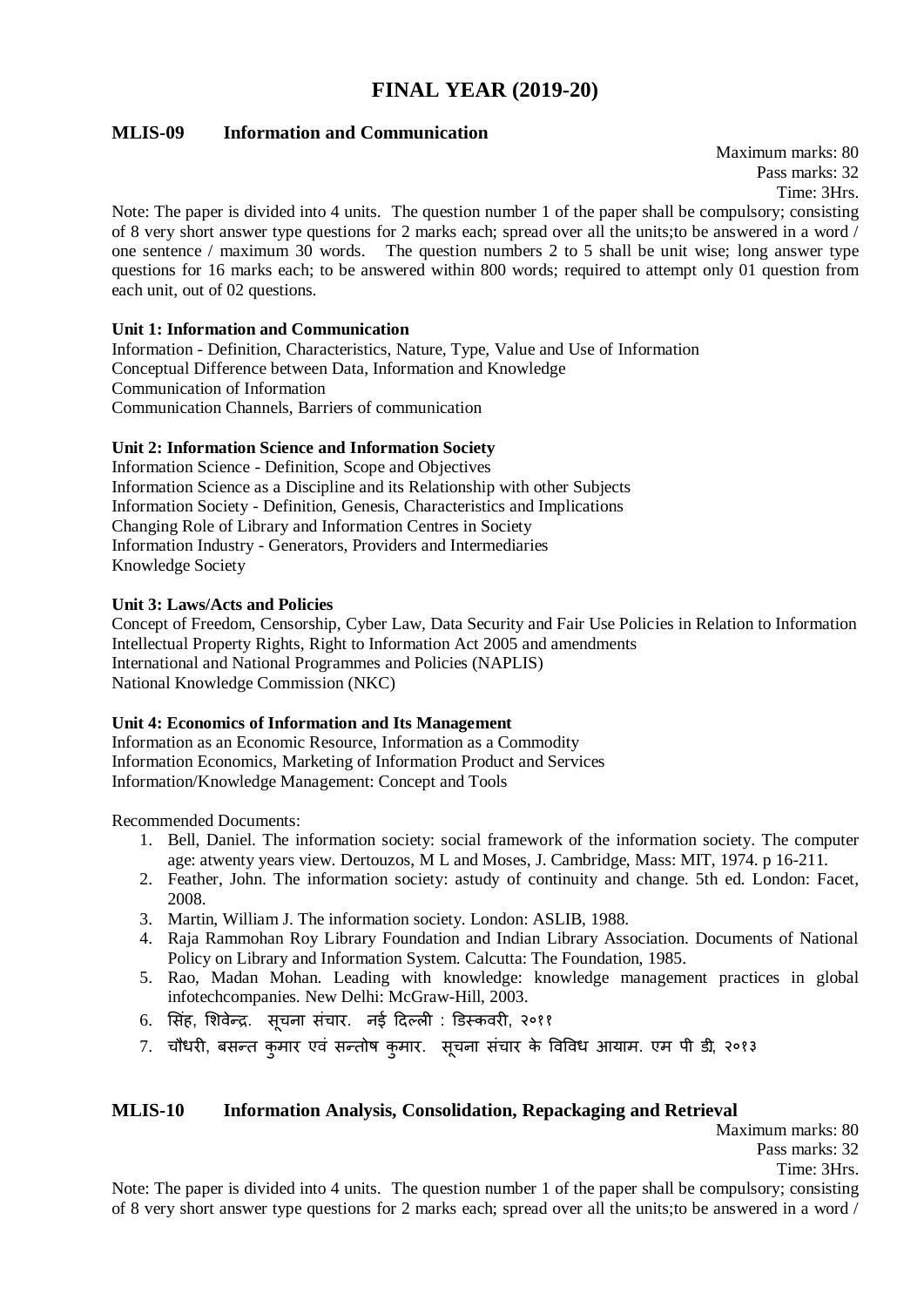one sentence / maximum 30 words. The question numbers 2 to 5 shall be unit wise; long answer type questions for 16 marks each; to be answered within 800 words; required to attempt only 01 question from each unit, out of 02 questions.

#### **Unit 1: Information Systems and Products**

Information Products - Concept, Nature, Types (News-letter, In-house Communication, Trade Bulletin, Technical Digest, Product Bulletin, etc.), Design and Development of Information Products National and International Information Systems/Centres - Background, Services and Products (INIS, AGRIS, NISCAIR, NASSDOC, DESIDOC)

#### **Unit 2: Consolidation and Repackaging**

Content Analysis Consolidation, Repackaging Electronic Content Creation (HTML, XML, etc.), Standards and Guidelines for Content Creation

**Unit 3:Marketing of Information**

Definition, Need and Benefits. Marketing Ingredients, Information Marketing in India.

#### **Unit 4: Information Processing and Retrieval**

Information Retrieval (IR) Systems - Concept, Definition, Need, Objectives, Types I R Models, Evaluation of IR Systems, Trends in IR Models Search Strategies, Process and Search Techniques

Recommended Documents:

- 1. Saracevic, T. and Wood, J. S. Consolidation of information: ahandbook of evaluation, restructuring and repackaging of scientific and technical information. Paris: UNESCO, 1981.
- 2. Bhattacharya, G. and Gopinath, M. A. Information analysis and consolidation: principles, procedures and products; the working document for the DRTC Annual Seminar, Bangalore, 23-27 Feb. 1981. Bangalore: DRTC, 1981.
- 3. Kumar, P S G. Information analysis, repackaging, consolidation and information retrieval. Vol 9 : Kumar's curriculum series in library and information science. BR, 2004
- 4. Seetharama, S. Information consolidation and repackaging. New Delhi: EssEss, 1997.
- 5. Seetharama, S. Modes of presentation of information in information consolidation products. *Library Science with a Slant to Documentation*, Vol.22; 1985.
- 6. Seetharama, S. Information consolidation and repackaging. New Delhi: EssEss, 1997.
- 7. Singh, Sewa. Information analysis,consolidation and repackaging. New Delhi : Atlantic, 2001.

## **MLIS – 11: Information Retrieval**

Maximum marks: 80 Pass marks: 32 Time: 3Hrs.

Note: The paper is divided into 4 units. The question number 1 of the paper shall be compulsory; consisting of 8 very short answer type questions for 2 marks each; spread over all the units;to be answered in a word / one sentence / maximum 30 words. The question numbers 2 to 5 shall be unit wise; long answer type questions for 16 marks each; to be answered within 800 words; required to attempt only 01 question from each unit, out of 02 questions.

#### **Unit 1: Library Automation**

Planning, Implementation and Evaluation of Library Automation

Automation of In-house Operations :Acquisition, Cataloguing, Circulation, Serials Control Systems, OPAC and its features, Administration

Library Automation Softwares - Proprietary (LIBSYS, etc), Free (WINISIS, etc.), Open Source (KOHA,etc.)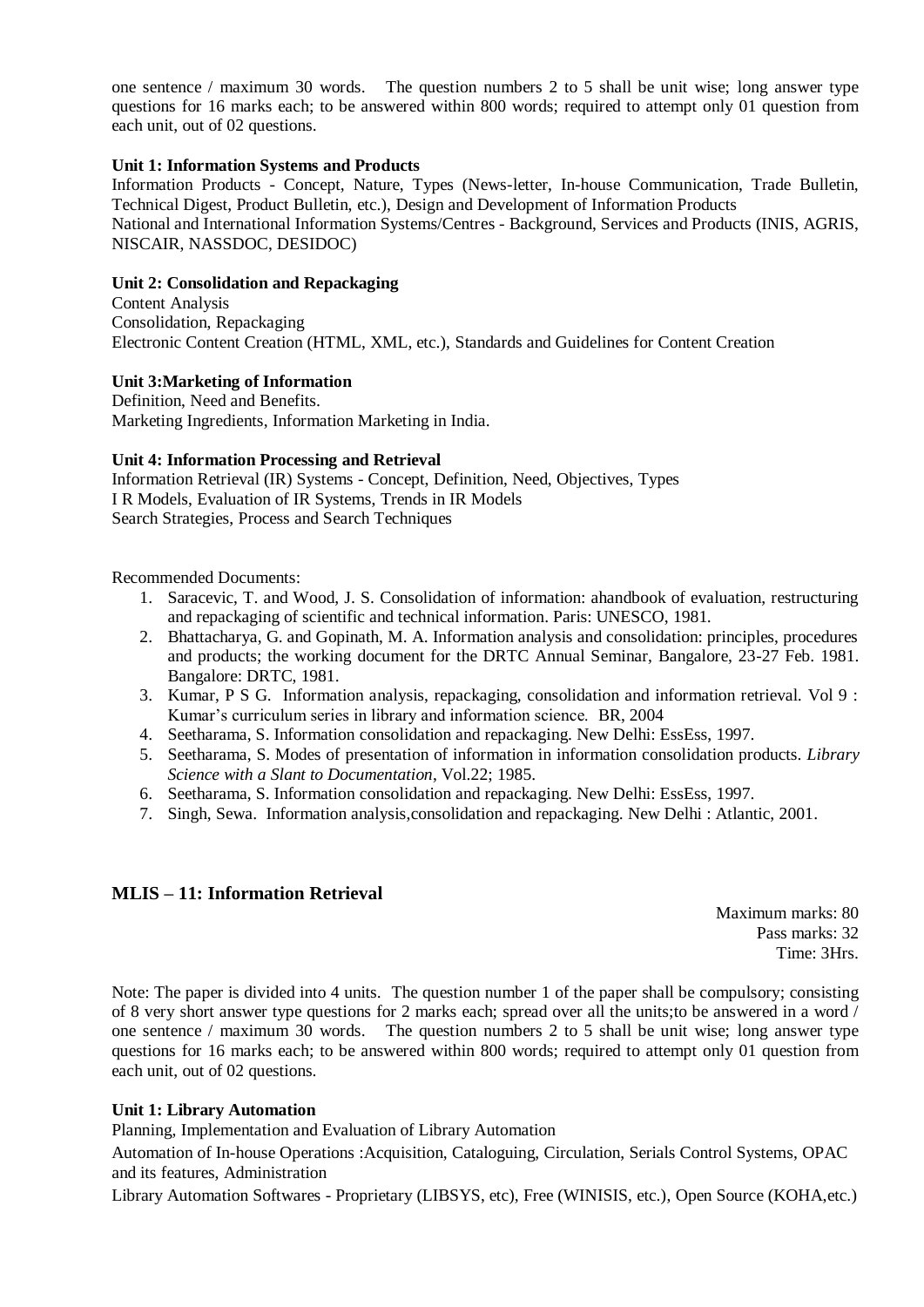Library Security Technology - RFID, CCTV, Biometrics, etc.

#### **Unit 2: Database Management**

DBMS, RDBMS - Concept, Definition, Features and Need Database Design, Development, Evaluation, Query Language Database Architecture and Models

## **Unit 3: Data Communication and Internet Technology**

Data Communication - Concept, Definition Internet Connectivity - Dialup, Leased line, ISDN, Wireless Protocols and Standards - Concept, FTP, HTTP, OSI, etc. Web Tools - Web browsers (Internet Explorer/Google Chrome/Mozilla Firefox, etc.), Search Engines (Google, etc.) Web Servers and Internet Security Use of Social Networking tools for Library Services - RSS, Podcasting, Blogs, etc.

#### **Unit 4: Digital Libraries**

Digital Library - Concept, Definition, Need, Objectives and Characteristics Design and Development of Digital Library - Planning, Implementation, Evaluation and Management Software for Digital Libraries - Greenstone Digital Library Software, Dspace, Hardware for Digital Libraries - Input Capture Devices (Scanners, Digital Cameras, etc.) Data Warehousing, Data Mining Artificial Intelligence and Expert Systems - Concept, Definition and Features

Recommended Documents:

- 1. Ackermann, Ernest. Learning to Use the Internet: an Introduction with examples and experiences.New Delhi: BPB, 1995.
- 2. Chellis, James, Perkins, Charles and Strebe, Mathew. MCSE:networking essential study guide. New Delhi: BPB, 1997.
- 3. Cooper, Michael D. Design of library automation systems:file structures, data structures and tools. New York: John Wiley, 1996.
- 4. Haravu, L. J. Library automation design, principles and practice. New Delhi: Allied, 2004.
- 5. Choudhary, G. G. and Choudhary, Sudatta. Organizing Information:from the shelf to the web. London: Facet, 2007.
- 6. Kashyap, M. M. Database system:design and development. New Delhi: Sterling, 1993.
- 7. Leon, Alexis and Leon, Mathews. Fundamentals of IT. Chennai: Leon TechWorld, 1999.
- 8. Panda, K. C. and Gautam, J. N. Information technology on the cross road :from abacus to internet*.*  Agra: Y. K., 1999.
- 9. Pandian, M. Paul and Jambhekar, Ashok. Internet for Libraries and Information Centres. New Delhi: Tata McGrawHill, 2001.
- 10. Satyanarayana, N R. An Introduction to Information Processing and Retrieval for Library and Information Professionals. 2016.
- 11. शर्मा, बी के एवं ठाकुर, यू एम. ज्ञान संगठन एवं सूचना प्**नः प्राप्ति : सिद्धान्त. आगरा : वाई के,** २०१५

## **MLIS-12 E-Resources Management**

Maximum marks: 80 Pass marks: 32

Time: 3Hrs.

Note: The paper is divided into 4 units. The question number 1 of the paper shall be compulsory; consisting of 8 very short answer type questions for 2 marks each; spread over all the units;to be answered in a word / one sentence / maximum 30 words. The question numbers 2 to 5 shall be unit wise; long answer type questions for 16 marks each; to be answered within 800 words; required to attempt only 01 question from each unit, out of 02 questions.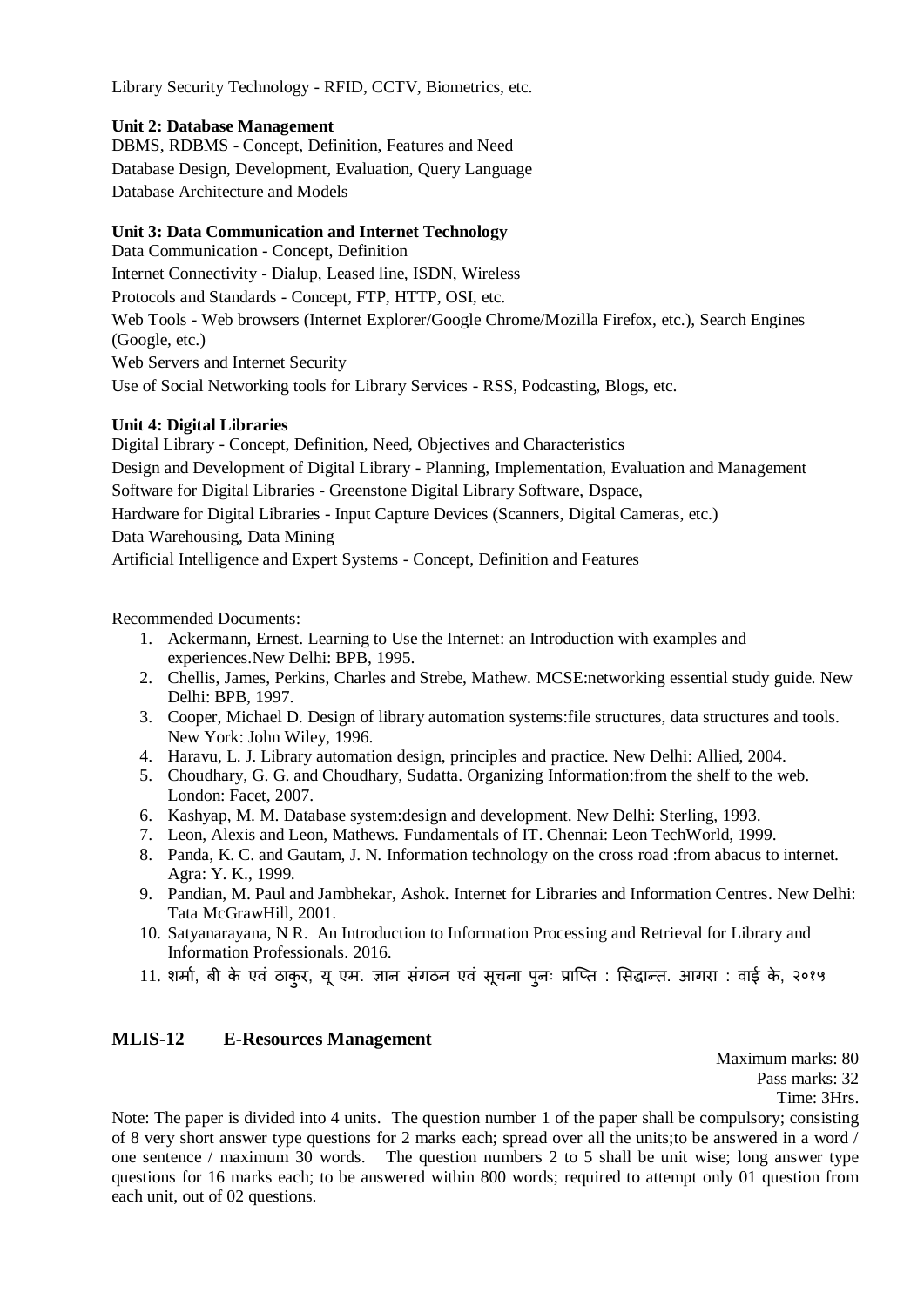#### **Unit 1: Electronic Resources**

Electronic Resource: Concept, Need and Characteristics, Benefits and Drawbacks of Electronic Resources Types of e-Resources - Concepts and Features Electronic Publishing

#### **Unit 2: Developing Collection of e-Resources**

Guidelines for Collection Building Collection Building Process - Formulating Policy, Budgeting, Evaluation of e-Resources, Pricing, Licensing, Ordering and Receiving Model Licenses Negotiation - Concept and Need Consortia - Concept, Need and Purpose; Collection Building of E-Resources through Consortia National Consortia in India: UGC-INFONET, INDEST, E-SHODH SINDHU, etc.

#### **Unit 3: Developing e-Resource Access Channels**

Delivery of e-Resources Development of Access Channels - User Centred, Web Access, Alphabetical, Database Approach Access Management and Authentication; Preventing Misuse E-Resource Publicity Copyright in the Digital Environment User Training

#### **Unit 4:E-Resource Usage Analysis**

Management Information Needs Usage Statistics, Standards and Guidelines (COUNTER) Processing, Analysis and Presentation of Data

Recommended Documents:

- 1. Mishra, Prasidh Kumar. Managing electronic resources. New Delhi :Isha, 2011.
- 2. Naik, N. Rupsing. Electronic information resources in university libraries. New Delhi : Commonwealth, 2014.
- 3. Patra, Nihar K and others, ed. Progressive trends in electronic resource management in libraries. USA : IGI Global, 2013.
- 4. Ramaiah, Chennupati K. Electronic resources management in libraries. New Delhi :Allied, 2013.
- 5. Shukla, Shiva. Electronic resources management : what, why and how. New Delhi :EssEss, 2010.
- 6. Siwach, Anil Kumar. Access, management and usage of electronic resources. New Delhi :EssEss, 2013.
- 7. Verminski, Alana. Fundamentals of electronic resources management. ALA, 2017.
- 8. Yu, Holly and others, ed. Electronic resource management in libraries : research and practice. USA : Information Science Reference, 2008.

## **MLIS-13 Information & Communication Technologies: Advanced (Practical)**

Maximum marks: 80

Pass marks: 32

Time: 3Hrs.

Note: The paper is divided into 4 units. The candidates are required to attempt 4 questions in all out of total 6 questions. All questions carry equal marks.Hands on experience with computer operation shall be preferred. The students shall be assessed by viva-voce, practical steps in the examination.

#### **Unit 1: Database Design and Development**

MS ACCESS - Databases, Tables, Queries, Forms and Reports

#### **Unit 2: Website Designing and Navigational Tools**

Designing Library Websites (HTML/Dreamweaver, etc.) Developing Web Directories, Subject Gateway and Library Portals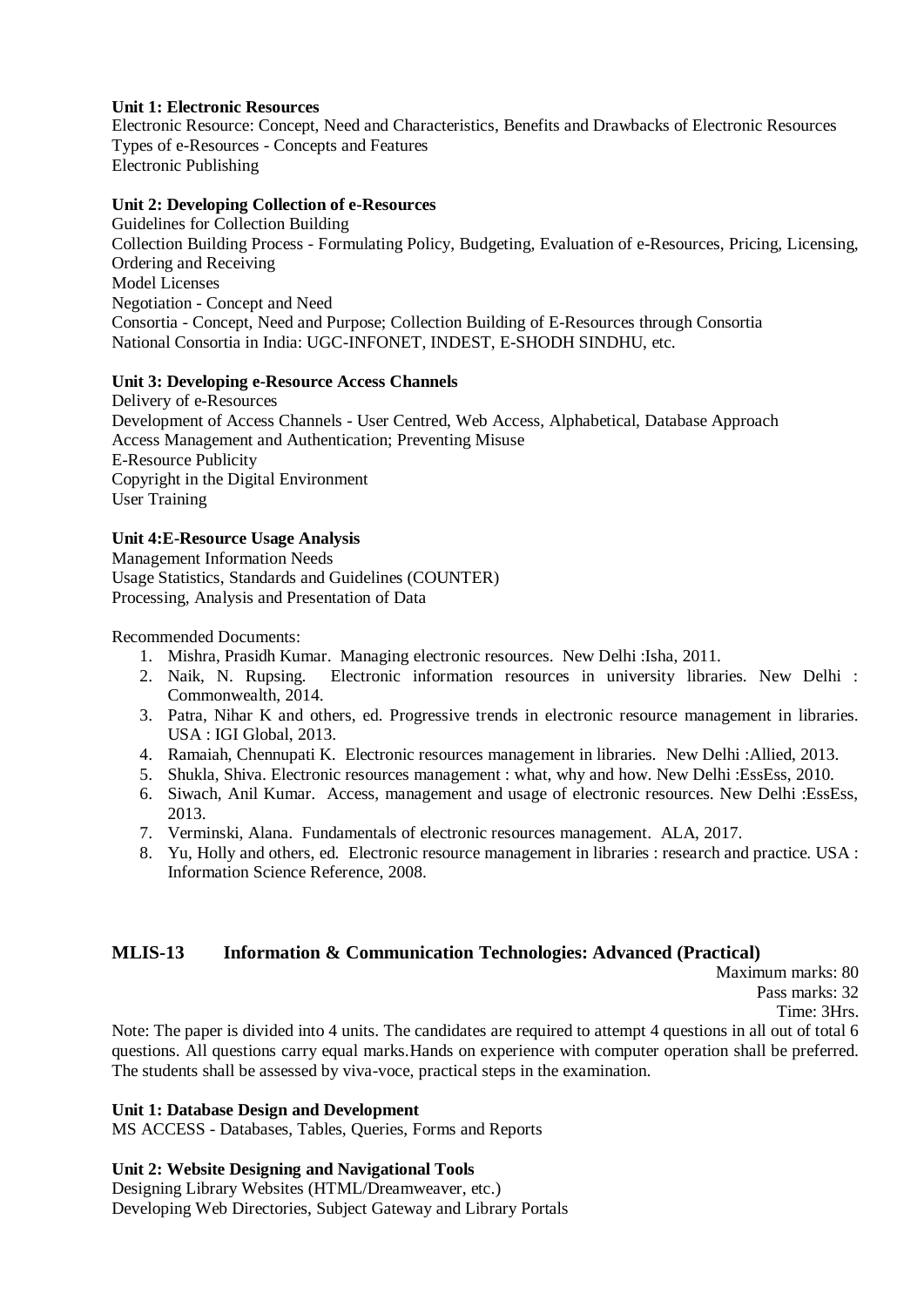Image Creation/Editing using Paint/Photoshop/Office Picture Management Tools, etc.

**Unit 3: Use of Internet for better Library Services /Library Management Software (Advanced)**

Importing and Exporting Data in WINISIS/SOUL Designing and Developing Library Blogs, RSS Feeds, etc.

## **Unit 4: Design and Development of Digital Library**

Metadata Creation, Creating PDF Files (Acrobat Professional) Design and Development of Digital Library Using Greenstone/Dspace, etc.

Recommended Documents:

- 1. Ackermann, Ernest. Learning to Use the Internet: An Introduction with Examples and Experiences. New Delhi: BPB, 1995.
- 2. Aswal, R. S., ed. CDS/ISIS for Windows: A Handbook for Librarians. London: EssEss, 2003.
- 3. McCoy, John. Mastering Web Design. New Delhi: BPB, 1996.
- 4. Neelameghan, A. and Lalitha, S. K. Tutor+: A Learning and Teaching Package on Hypertext Link Commands in WINISIS. Bangalore: SaradaRanganathan Endowment for Library Science, 2001.
- 5. Phil Bradley. Advanced Internet Searcher's Handbook. Facet, 2004.
- 6. Walkenbach, John, et al. Office 2007 Bible. New York: John Wiley, 2007.
- 7. Winship, Ian and Mcnab, Alison. Student's Guide to the Internet. London: Library Association, 2000.
- 8. UNESCO. CDS/ISIS for Windows: Reference Manual Version 1.5. Paris: UNESCO, 2004.
- 9. सिंह, आर के. आधुनिक पुस्तकालय नेटवर्क एवं सॉफ्टवेयर अनुप्रयोग. २०१०

## **MLIS–14 Research Methods and Statistical Techniques**

Maximum marks: 80 Pass marks: 32 Time: 3Hrs.

Note: The paper is divided into 4 units. The question number 1 of the paper shall be compulsory; consisting of 8 very short answer type questions for 2 marks each; spread over all the units;to be answered in a word / one sentence / maximum 30 words. The question numbers 2 to 5 shall be unit wise; long answer type questions for 16 marks each; to be answered within 800 words; required to attempt only 01 question from each unit, out of 02 questions.

#### **Unit 1: Research**

Research - Concept, Need, and Purpose, Types Research Proposal - How to Write an Effective Research Proposal Writing Abstract / Summary Commonly Used Abbreviations in Theses and Research Communications

## **Unit 2: Research Design**

Research Design - Concept, Need and Purpose, Types, Parts of Theses (Title Page, Authorship, Contents Page, Preface, Introduction, Review of Literature, etc.) Identification and Formulation of Problem Hypothesis / research questions Literature Search - Print, Non-print; Referencing and Style Manual such as MLA Handbook.

#### **Unit 3: Research Methods Techniques and Tools**

Methods - Scientific, Historical and Descriptive Sampling Techniques Data Collection Methods - Questionnaire, Schedule, Interview, Observation

## **Unit 4: Data Analysis and Interpretation**

Data Processing, Analysis, Interpretation, Presentation – Concept, Need and Purpose, Guidelines for Incorporating Tables, Illustrations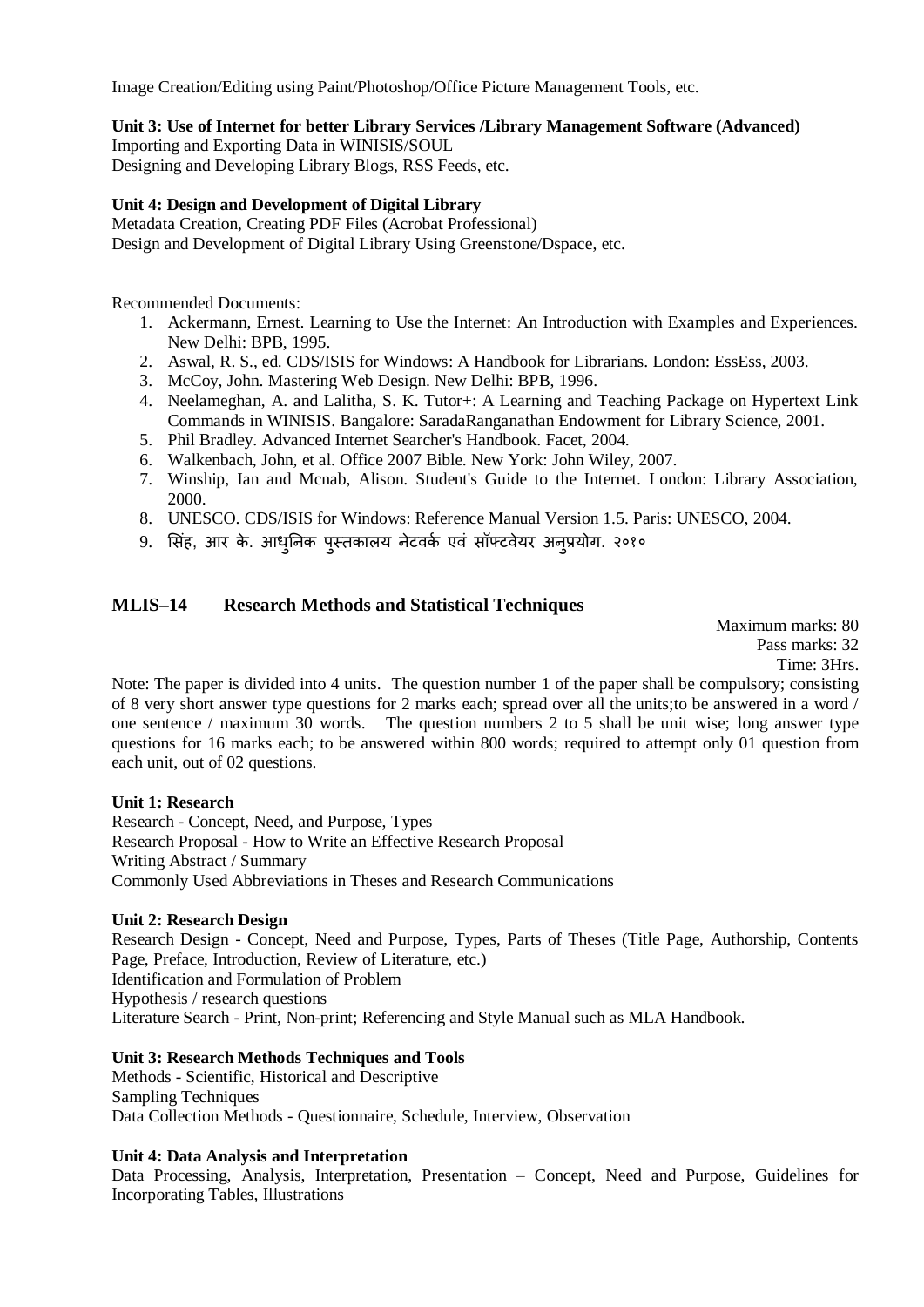Descriptive Statistics: Measures of Central Tendency, Mean, Median, Mode; Dispersion, Correlations, Linear Regression, Standard Deviation, Chi-Square Test, T-Test SPSS and Web-based Statistical Analysis Tools

Recommended Documents:

- 1. Charles, Busha H. and Harter, Stephen P. Research Methods in Librarianship: Techniques and Interpretations. USA: Academic Press, 1980.
- 2. Powell, Ronald R. and Connaway, Lynn Silipigni. Basic Research Methods for Librarians. 5th ed. USA: Libraries Unlimited, 2010.
- 3. Goel, Vivek. Research methodology in library and information science. APH.
- 4. Kothari, C. R. Research Methodology: Methods and Techniques. 2nd rev ed. New Delhi: New Age International, 2004.
- 5. Krishan Kumar. Research Methods in Library and Information Science. New Delhi: Vikas, 1992.
- 6. Rao, I. K. Ravichandra. Quantitative Methods in Library and Information Science. New Delhi: Wiley Eastern, 1983.
- 7. Singh, S. P. Research Methods in Social Sciences: A Manual for Designing Questionnaires. New Delhi: Kanishka, 2002.
- 8. यादव, वी डी एवं गौतम, जी के. पुस्तकालय एवं सूचना विज्ञान में शोध पद्धति. आगरा : वाई के, २०१४

## **MLIS–15 Elective Paper (Select any one) MLIS–15(A) Management of Academic Library and Information System**

Maximum marks: 40 Pass marks: 16 Time: 3Hrs.

Note: The paper is divided into 4 units. The question number 1 of the paper shall be compulsory; consisting of 8 very short answer type questions for 01 mark each; spread over all the units;to be answered in a word / one sentence / maximum 30 words. The question numbers 2 to 5 shall be unit wise; long answer type questions for 8 marks each; to be answered within 800 words; required to attempt only 01 question from each unit, out of 02 questions.

#### **Unit 1: Growth and Role of Academic Libraries**

Landmarks in Education in India since  $19<sup>th</sup>$ Century Types and Functions of Academic Libraries Role of Academic Library in Formal and Informal System of Education UGC and its Role in the Development of Academic Libraries

#### **Unit 2: Library Organization, Administration and Management**

Library Authority: Concept and Role Personnel Management, Staffing Norms and Patterns Sources of Finance, Types of Budget, Methods of Financial Estimation, Budget Preparation Planning, Basic Elements in the Design of Academic Library Buildings Library Furniture, Equipment, Lighting and Fittings

#### **Unit 3: Collection Development**

Collection Development Policy of Print and Non-print Material Selection Principles, Tools and Problems of Collection Development Library Committee and their Role in Collection Development Weeding out Policy

#### **Unit 4: Resource Sharing and Information Services**

Resource Sharing: Concept, Need and Purpose Role of the INFLIBNET Centre (UGC) in development of Academic Libraries Resource Sharing Networks in India Planning and Development of Information Services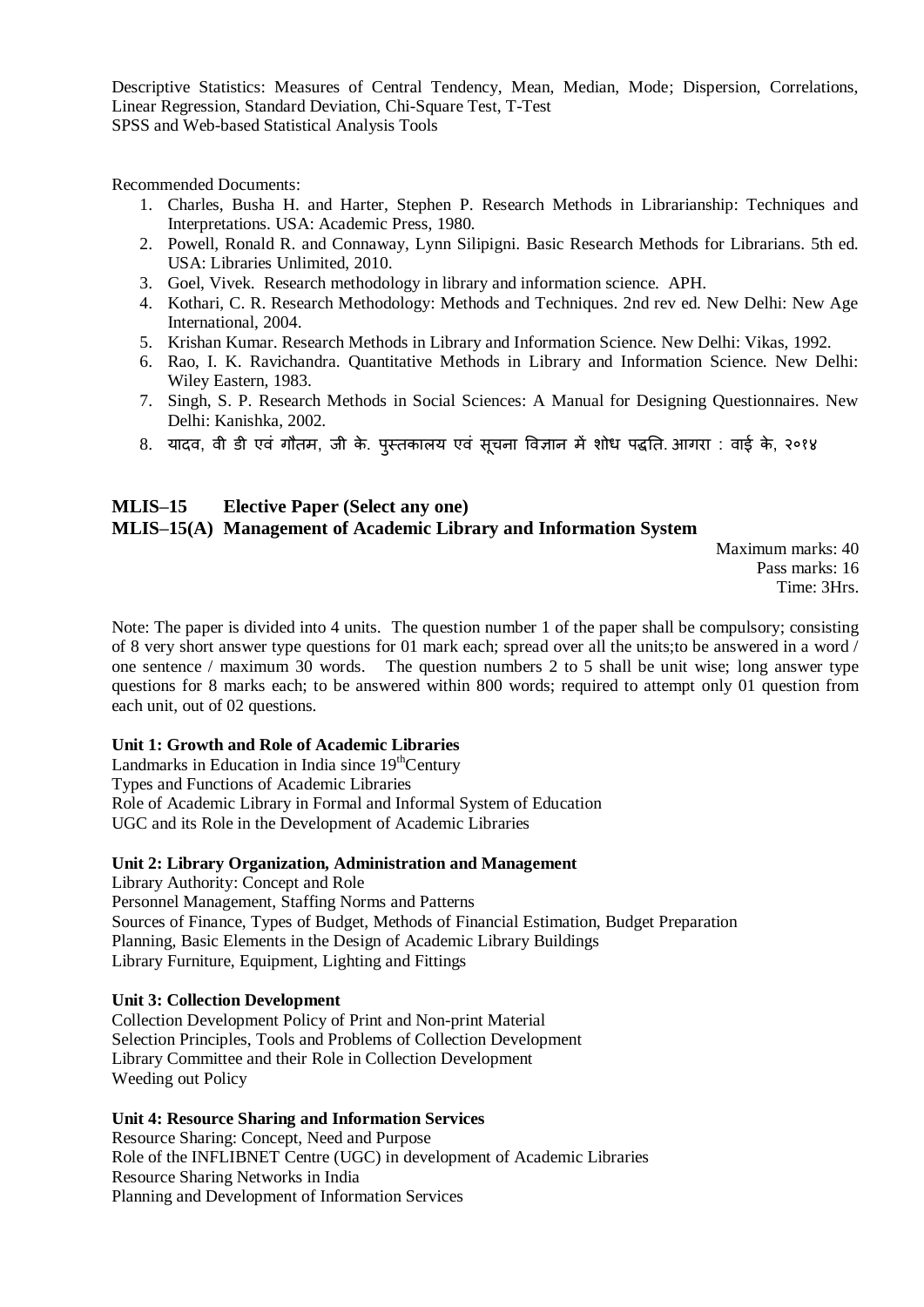Recommended Documents:

- 1. American Association of School Librarians. Standards for School Library Programmes. Chicago: ALA, 1969.
- 2. American Library Association. Personnel Organization and Procedure: A Manual Suggested for Use in College and University Libraries. 2<sup>nd</sup>ed. Chicago: ALA, 1978.
- 3. Baker, David, ed. Resource Management in Academic Libraries. London: Library Associations, 2006.
- 4. Brophy, Peter. The Academic Library. London: Library Association, 2008.
- 5. Chapman, Liz. Managing Acquisitions in Library and Information Services. London: Library Association, 2001.
- 6. Ranganathan, S. R. School and College libraries. Chennai: Madras Library Association. 2008.
- 7. शर्मा, बी के एवं सिंह, डी वी. शैक्षणिक पस्तकालय प्रणाली. आगरा : वाई के, २०१२

## **MLIS–15(B) Management of Special Library and Information system**

Maximum marks: 40 Pass marks: 16 Time: 3Hrs.

Note: The paper is divided into 4 units. The question number 1 of the paper shall be compulsory; consisting of 8 very short answer type questions for 01 mark each; spread over all the units;to be answered in a word / one sentence / maximum 30 words. The question numbers 2 to 5 shall be unit wise; long answer type questions for 08 marks each; to be answered within 800 words; required to attempt only 01 question from each unit, out of 02 questions.

#### **Unit 1: Growth and Role of Special Libraries**

History and Development of Special Libraries with Special Reference to India Type and Functions of Special Libraries Role of Special Libraries

#### **Unit 2: Library Organization, Administration and Management**

Library Organization and Administration Administrative Organization of Library, Staff Manual, Library Surveys, Statistics, Work Measurement and Standards, etc. Personnel Management in Special Libraries Sources of Finance, Types of Budget, Methods of Financial Estimation, Budget Preparation Planning, Basic Elements in the Design of Special Library Buildings Library Furniture, Equipment, Lighting and Fittings

#### **Unit 3: Collection Development**

Principles of Collection Development Selection Principles, Tools and Problems of Collection Development Collection Development of Print Material (Books, Periodicals, Grey Literature, Patents, Standards, Govt. Publications, etc.) Electronic Documents Weeding out Policy

#### **Unit 4: Resource Sharing and Information Services**

Resource Sharing: Concept, Need and Purpose Resource Sharing Networks in India Resource Sharing Networks – RLIN, OCLC, etc. Planning and Development of Information Services

- 1. Buckettt, J. and Morgan, T.S., ed. Special Materials in the Libraries. London: ASLIB, 1963.
- 2. Clapp, V. W. Features of the Research Library. Urbana: University of Illinois, 2010.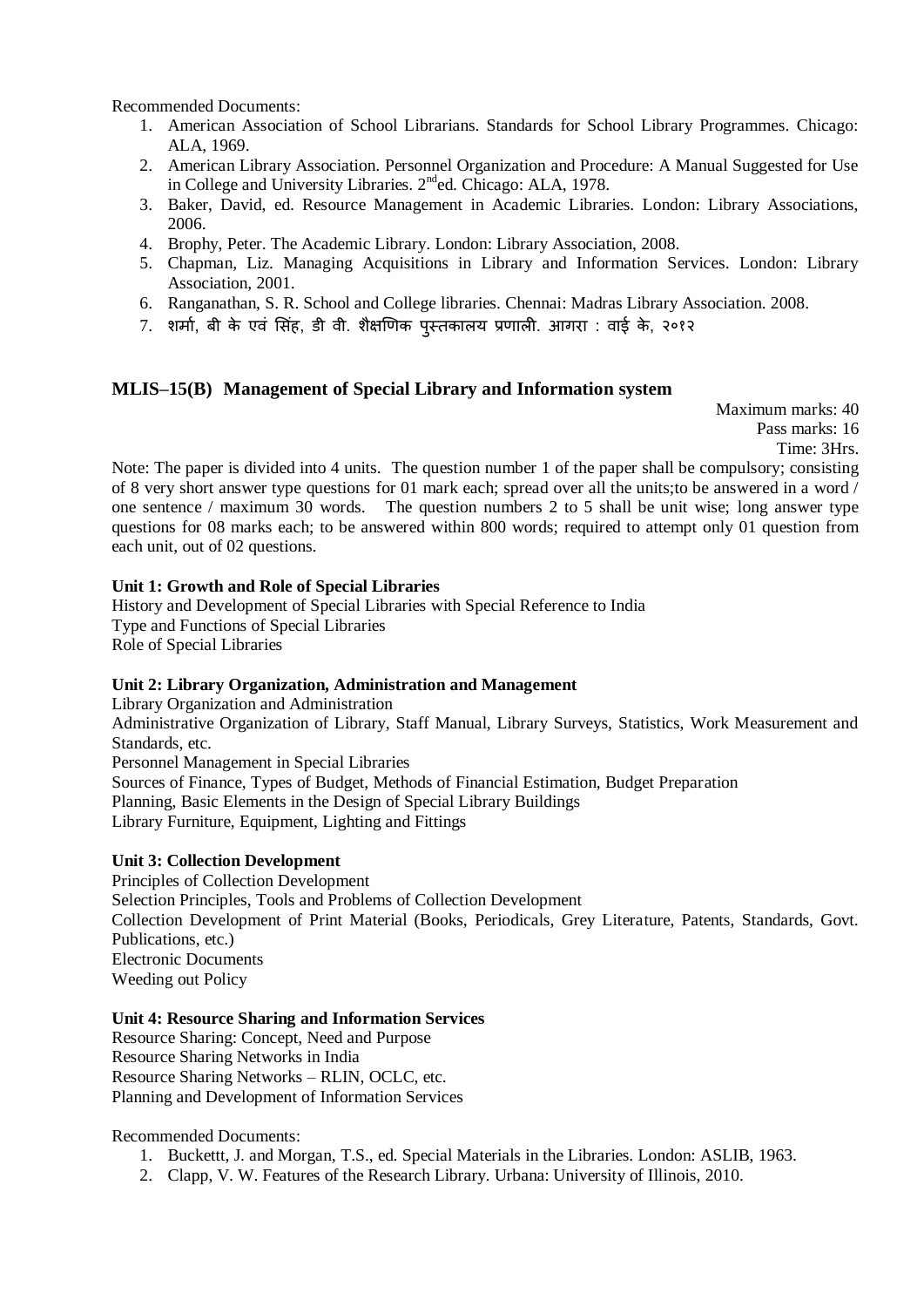- 3. Grenfell, D. Periodicals and Serials: their Treatment in Special Libraries. 2nd ed. London: ASLIB, 1965.
- 4. Lewis, C. M., ed. Special Libraries. New York: Special Libraries Association, 1963.
- 5. Raitt, David, ed. Libraries for the New Millennium. London: Library Association, 1997.
- 6. Scammell, A.W., ed. Handbook of Special Librarianship and Information Work. 7th ed. London: ASLIB, 1997.
- 7. Singh S. P. Special Libraries in the Electronic Environment. New Delhi: Bookwell, 2005.
- 8. Wilkie, Chris. Managing Film and Video Collections. London: ASLIB, 2009.

## **MLIS–15(C) Management of Public Library and Information System**

Maximum marks: 40 Pass marks: 16 Time: 3Hrs.

Note: The paper is divided into 4 units. The question number 1 of the paper shall be compulsory; consisting of 8 very short answer type questions for 1 mark each; spread over all the units;to be answered in a word / one sentence / maximum 30 words. The question numbers 2 to 5 shall be unit wise; long answer type questions for 8 marks each; to be answered within 800 words; required to attempt only 01 question from each unit, out of 02 questions.

#### **Unit 1: Growth and Role of Public Libraries**

History and Development of Public Libraries with Special Reference to India Type and Functions of Public Libraries Role of Public Libraries in Formal and Informal Education and Society Public Libraries and National Development Agencies and their Role in Promotion and Development of Public Libraries in India

#### **Unit 2: Library Organization and Administration**

Library Organization and Administration Administrative Organization of Library, Staff Manual, Library Surveys, Statistics, Work Measurement and Standards, etc. Personnel Management in Public Libraries Sources of Finance, Types of Budget, Methods of Financial Estimation, Budget Preparation Planning, Basic Elements in the Design of Public Library Buildings Library Furniture, Equipment, Lighting and Fittings

## **Unit 3: Collection Development**

Principles of Collection Development Selection Principles, Tools and Problems of Collection Development Collection Development of Print Material (Books, Periodicals, Grey Literature, Patents, Standards, Govt. Publications, etc.) Electronic Documents Weeding out Policy

#### **Unit 4: Resource Sharing and Information Services**

Resource Sharing: Concept, Need and Purpose Resource Sharing Networks in India Planning and Development of Information Services

- 1. Bhatt, R. K. History and Development of Libraries in India. New Delhi: Mittal, 1995.
- 2. Ekbote, Gopala Rao. Public Libraries System. Hyderabad: Ekbote Brothers,1987.
- 3. Hage, Christine Lind. The Public Library Start-Up Guide. Chicago: American Library Association, 2004.
- 4. Jain, M. K. Fifty years of library and information services in India (1947-98). Delhi: Shipra, 2000.